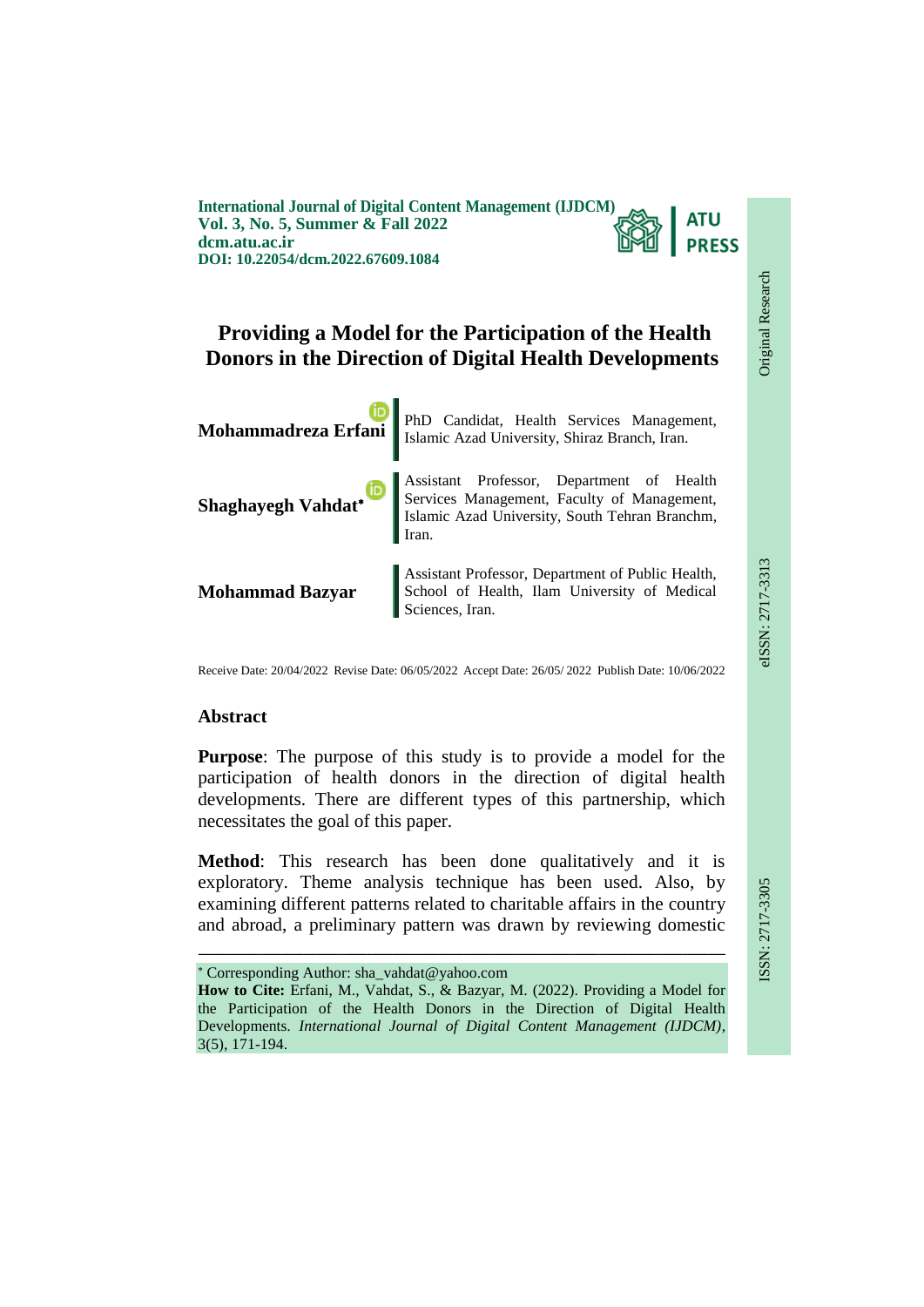and foreign studies. Using the snowball technique, 47 experts were selected in the qualitative section. Using semi-structured interview tools, 47 experts and philanthropists in Fars province were interviewed. The software used is ATLAS TI.

**Findings**: Based on the results, 51 codes were identified. These 51 codes were divided into 8 categories of primary content. These 8 themes are codified plan and roadmap, interaction with donors in policy-making, providing legal facilities to donors, streamlining laws for donors, helping with education in the health sector, creating a culture for health, and spending financial resources in the sectors. Priority is given to costs in the prevention department commensurate with the treatment.

**Conclusion**: Based on the designed model, creating strategy and planning, education and culture, ease of laws and regulations, as well as planning financial resources play an important role in managing the participation of health donors. With clear planning of health programs, benefactors see the clarity of decisions.

**Keywords:** Donor Participation, Health Donors, Content Analysis, Health Policy.

#### **1. Introduction**

The impact of the advancement and development of digital technology in the present era is not hidden from anyone and various aspects of people's daily lives have been widely affected by this change (Rossolatos, 2021). Despite initial resistance, the health sector has gradually shifted towards restructuring and the use of new digital technologies, as numerous predictions and estimates indicate that by the end of 2030, the structure of the health system will change radically (Thompson, 2014). Hospitals, as the most important part of the health system, are not immune to these changes (Kwasnicka et al, 2022). In the current health system, hospitals are the only centers that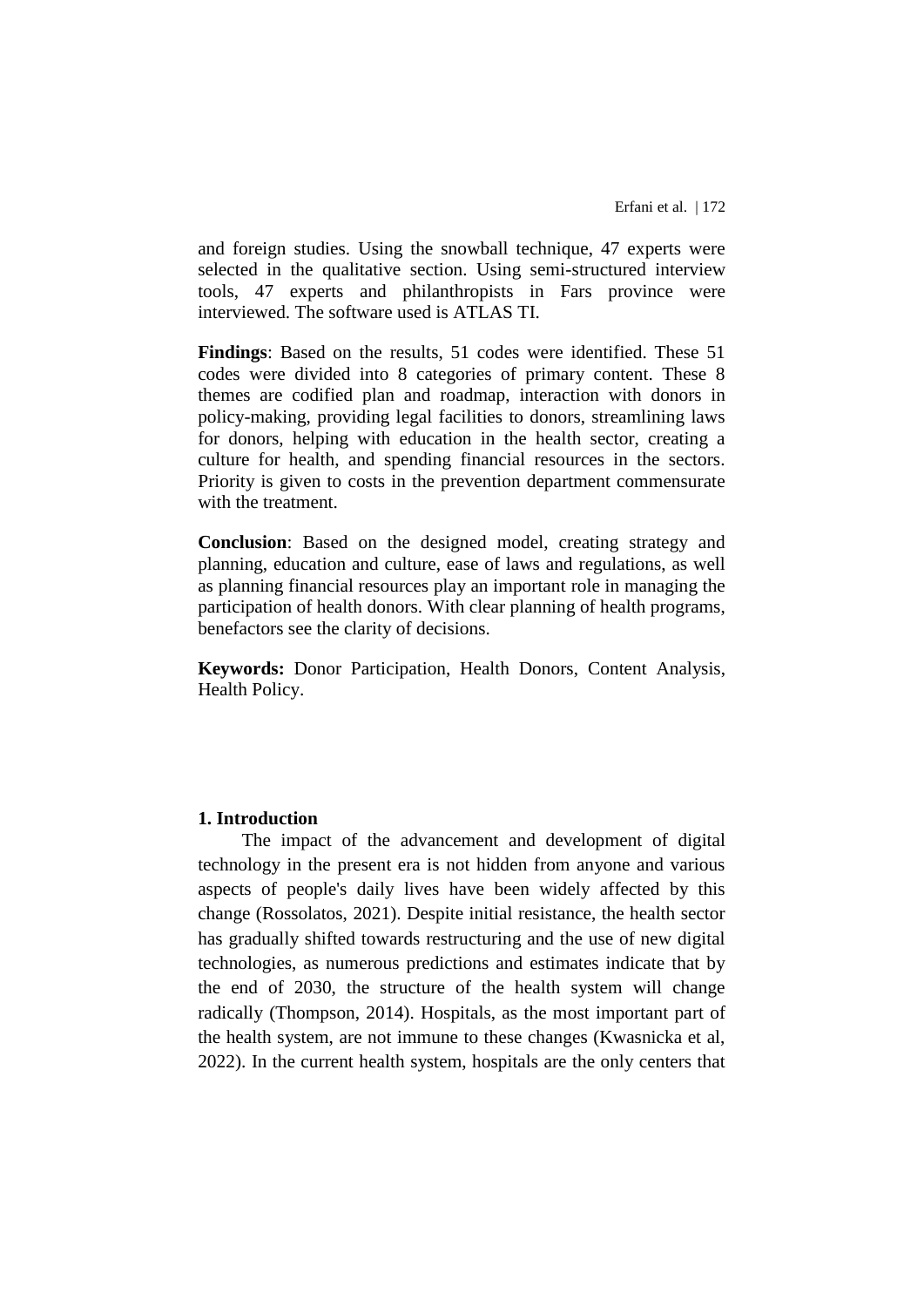provide all the services needed to diagnose the disease and care for patients, and at the same time the latest specialized equipment and services, including medical imaging equipment, pathobiology, genetics laboratories, and operating rooms. Provide intensive care units to patients and clients (Brennan et al, 2016). These characteristics, along with the training of medical staff, especially physicians, have made the hospital the most important part of the health system and have raised its position in the community (Digital Health Strategy, 2018).

When we talk about the evolution of digital health, we mean a fundamental and transformational change in the system's approach to dealing with the health status of society, the process of diagnosis and treatment, and its social, economic, and cultural interactions (Epstein, 2019). The process of treatment and return of the patient to optimal living conditions, especially in the case of chronic diseases, is comprehensive and is not limited to the patient's experience in the hospital. Each person's living conditions, special needs, and the care they need after leaving the hospital are different and unique (Sood et al, 2017). Digital technologies with their unique capabilities in data collection, analysis, and data extraction help the treatment staff to provide the best treatment for each individual (Agarwal et al, 2020). In this approach, the goal is to create the best and most complete experience for the patient so that he can recover as soon as possible and return to his normal life (Fridsma, 2018).

On the other hand, digital technologies have made it possible for people in the community to access information on medical updates and health status (Turner et al, 2017). Relying on these abilities, the new generation of patients has taken control of their health and expects to be directly involved in the decision-making process for the treatment process, an issue that was not acceptable to the medical staff until a few years ago. Given the above, it can be seen that this shift in focus from the treatment process and staff to patients fundamentally changes the role of hospitals in the health system. Hospitals will play a crucial role in the digital health era during the treatment process, i.e.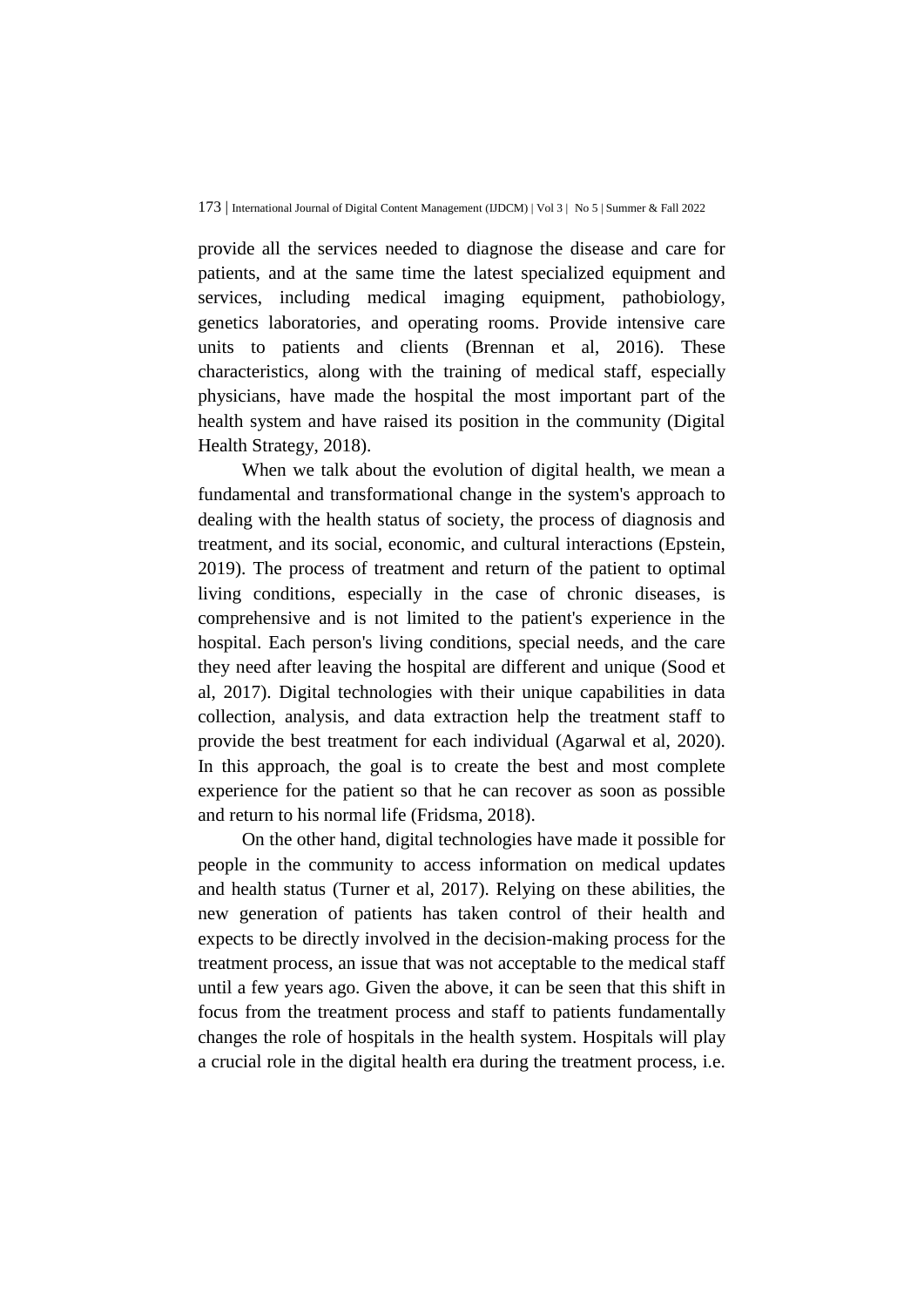before hospitalization, treatment period, and recovery period, and this will be possible only by relying on the application of digital technology in health. Religious activities and helping the needy have been common among tribes and nations for centuries, but what is known today as NGO (Non-Governmental Organizations) owes much to the institutionalized effects that have intensified since the second half of the twentieth century. (Tourani et al, 2009). Social NGOs are spontaneous and voluntary individuals in the community who perform part of the government's duties in managing community affairs (Jamali, 2018). NGOs as part of civil society today include more than 3 million organizations, while in the early 1990s only 30,000 NGOs were active and 3,000 NGOs hold advisory positions in the UN General Assembly. In Iran, NGOs are about half a percent of NGOs in the world (Mosadeghrad, 2019). The approach of NGOs is to reduce human suffering, increase the benefits and capabilities of the poor, protect the environment (Harris et al, 2005), develop and increase social and community services and increase the quality of life and most importantly help build a desirable future (Braun et al, 2011).

People's participation in charity can be called a kind of social entrepreneurship. The foundation of this social entrepreneurship is voluntary and innovative action with a combination of benevolence (Thoits et al, 2001). These types of entrepreneurs, with altruistic and charitable motives in order to serve others, gain a kind of inner satisfaction and feel passionate about solving people's problems and participating in serving their fellow human beings (Lacey et al, 2001).

Therefore, human beings today, with all their different cultures and insights, recognize endowments and endowment and charitable foundations as a useful phenomenon in the path of growth and excellence of human civilization and all-around development of society and have realized that endowments and other voluntary matters can be effective and beneficial; and be effective in the growth and development of society (Mesbahimoghadam et al, 2009).

Until a hundred years ago, most social matters such as health and education services were provided by the public, and their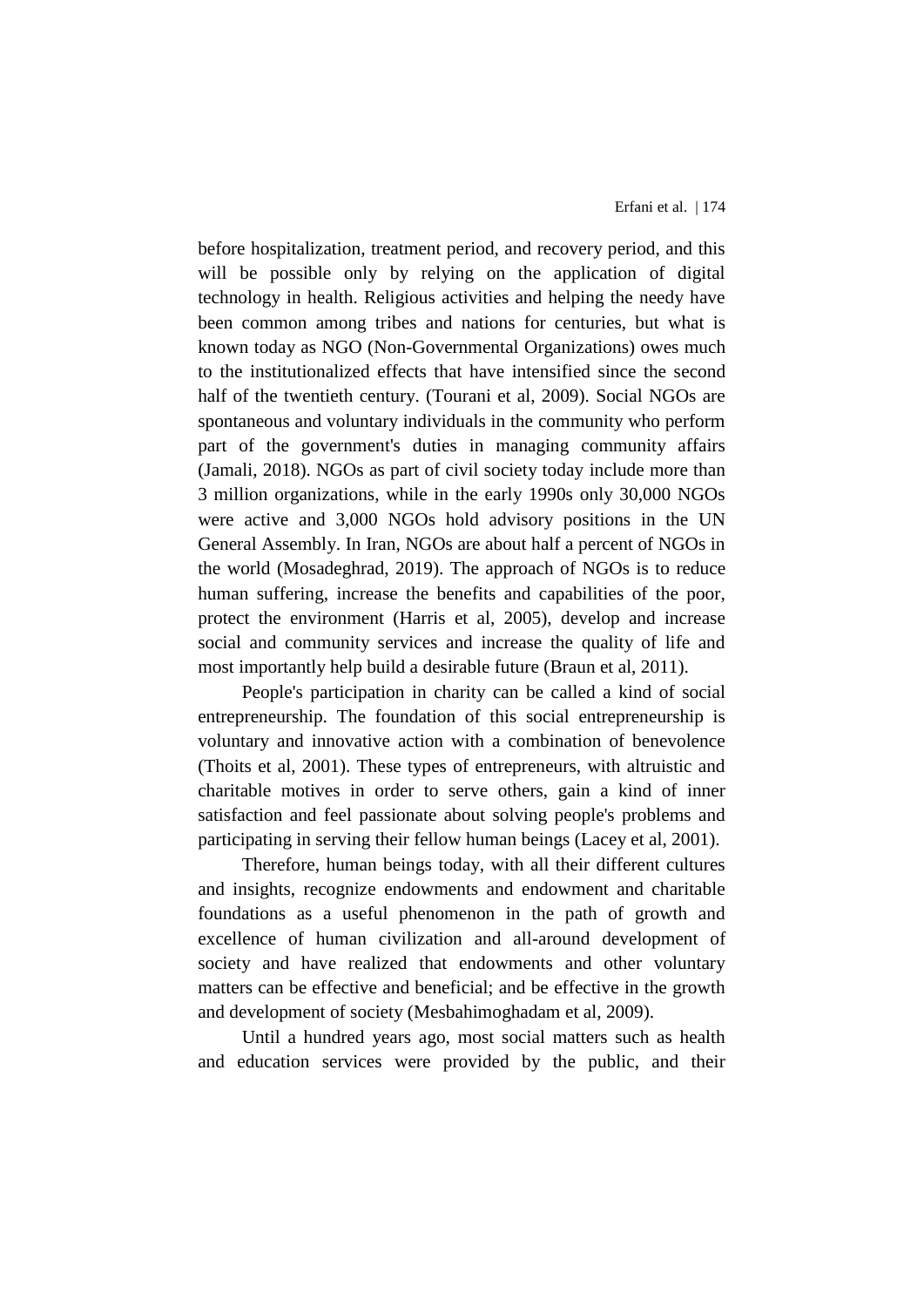dimensions were adjusted by themselves (Musick et al, 2003). Traditional sages and physicians relied on the knowledge of their predecessors and used traditional and indigenous therapies such as herbal medicines to meet the needs of society (Daher, 2001). With the advent of administrative systems and the establishment of a centralized government system, the government gradually became more responsible for administrative and social responsibilities. (Hassan et al, 2000).

Among all social services, the health sector was one of the social sectors that witnessed the organized presence of the people (Nasiripour et al, 2007). Hospitals and charities are engaged in the presence and efforts of charities and provide services, and they can be considered as a link between older grassroots organizations and new forms of non-governmental organizations (Shadpour, 2006). The health system includes all organizations and resources that provide health services. There are six main goals for the health system: providing public access to services, providing quality services, the effectiveness of interventions, system efficiency, ensuring justice and sustainability, and achieving the stated goals. The health system must have four functions: service delivery, and resource production. (Human, physical, medical equipment, medicine, and information), co-sponsor and finance (Mosadeghrad, 2015). In the meantime, financing the costs of the health system is very important, because the need for health services is a vital, urgent need of the people, and delays in providing services or financing them can cause irreparable damage (WHO, 2007). One of the biggest challenges for health managers is funding (Farnia, 2000). The financial resources needed by the health sector are provided in various ways such as taxes, social security payments, private insurance, direct payments, and charities (Meier et al, 2008). However, these needs are widespread and unlimited, and governments alone are not able to meet these needs. Therefore, the active presence of individuals in various stages of society and their so-called socio-political participation is one of the most vital factors in the development of society. In our society,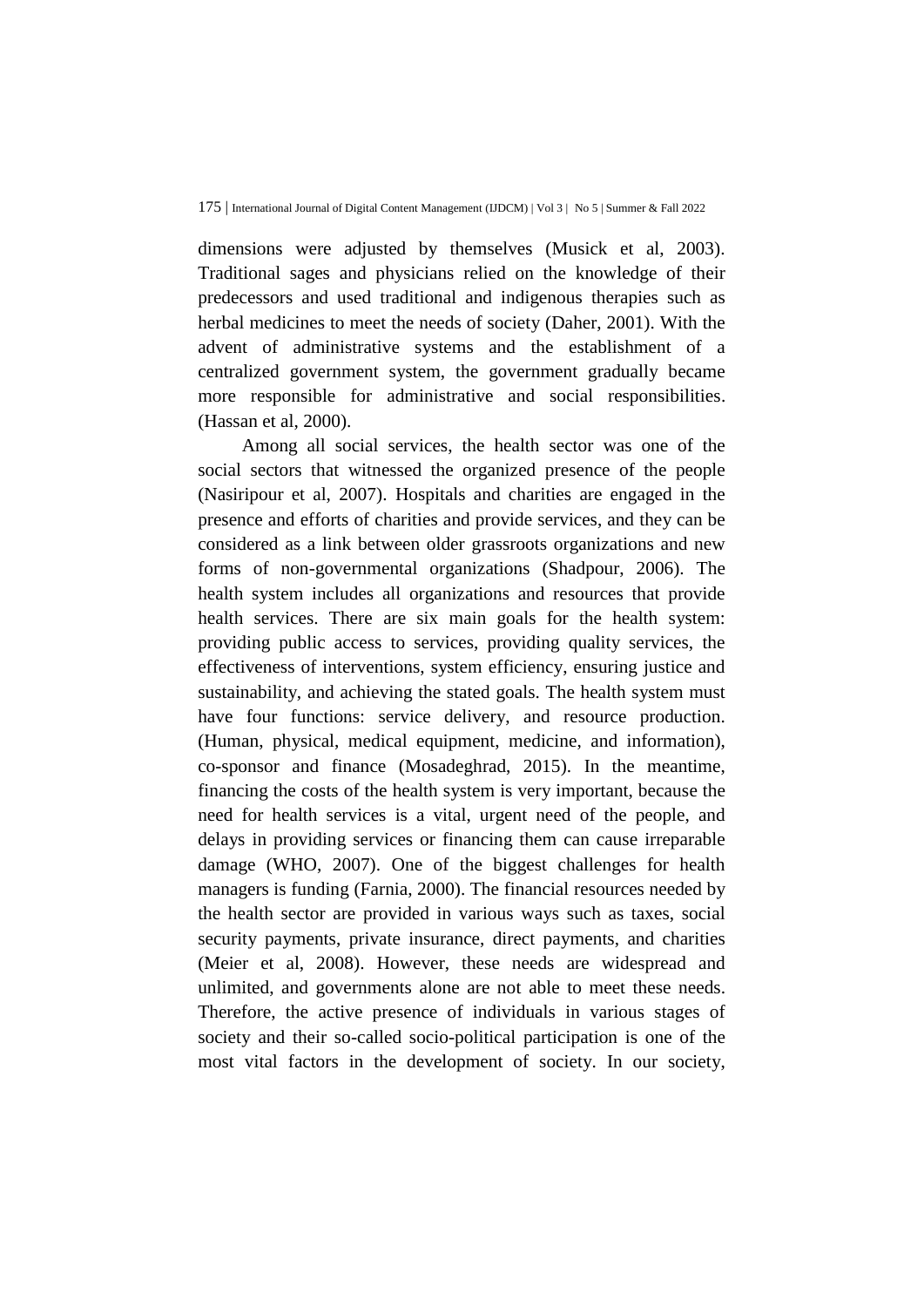according to Islamic beliefs and revolutionary necessities, and social desirability, the presence of people in all areas and their participation in political and social dimensions is highly regarded as an important factor in development and construction, and is a religious-political duty of coordination. (Sedighi Arfai, 2012).

Based on this, in Iranian society, most forms of people's participation in the context and structure of religious values have taken place. It helps to overcome difficulties and open closed borders to new paths (Jackson, 1995). Charities are examples of public participation in community development (Vision of charitable organization of Iran health system, 2005). A charity is a noncommercial, non-profit, non-governmental organization that provides financial assistance to other non-profit organizations (including charities) with the aim of preparing and raising the level of other individuals or organizations (public or governmental), and can also provide public services directly (Aghababa et al, 2015). These organizations fund themselves internally and externally, but more than 90% of their funding comes from external sources, especially donors(Harbor et al., 2021). The nonprofit and charitable sector is the third-largest economic sector after government and commerce. In these organizations, individual contributions account for the largest share of revenue, which basically many charities will not be able to provide services without. But trying to attract these donations has become a challenging activity. In the meantime, managing the development and strengthening of charitable organizations has a great role to play in fulfilling the intentions of the benefactors (Zegers et al, 2021).

However, benefactors have received less attention as a factor in promoting health. Because they generally belong to a non-medical and non-health institution and therefore are not considered a source of health activities and interventions and are not considered by health policymakers and planners (Jeffrey et al, 2020). Therefore, in the first step, reviewing the actions and describing their views will help to extract the potential and actual capabilities of these institutions and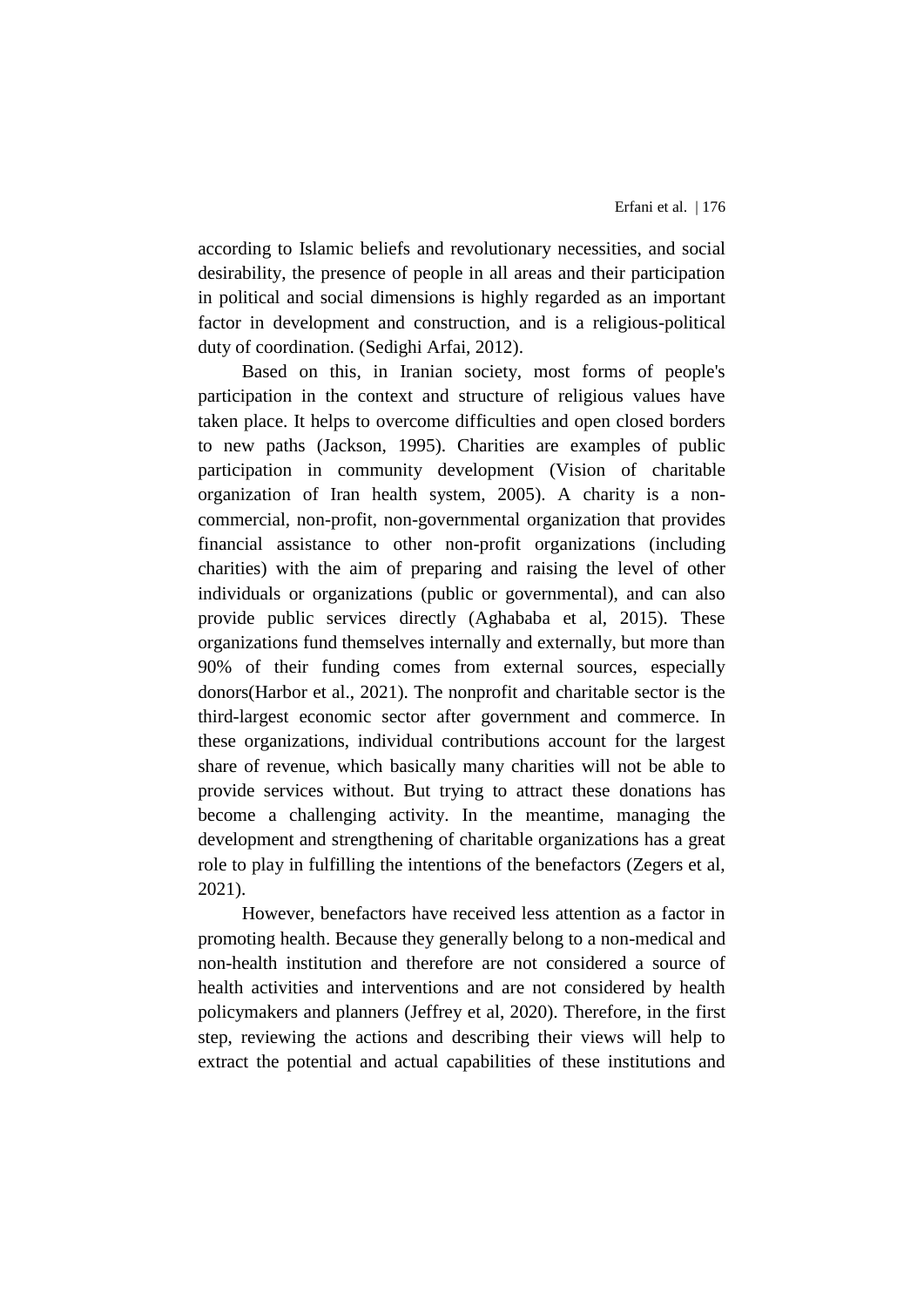will create insight in formulating strategic plans aimed at health categories among health donors. These findings can be used in the next step to design an appropriate model for better participation and optimal management of charitable donations in the field of health. In this study, according to the Corona pandemic period, the composition of the health system, digital tools, and the number of health donors, the presentation of a pattern of participation of health donors is determined in the direction of digital health developments based on Figure 1.



Figure 1: Presenting the model of participation of health donors in the direction of digital health developments

With the outbreak of the Coronavirus, the need for health financing has been increased, and quarantine restrictions under Covid 19 have restricted donors' access to identifying funding needs (Murray et al, 2020). Digital tools and the move to digitalization is a way that, based on the experience of the Coronavirus, can further improve the pattern of donor participation. As a result of this research, it seeks an answer to the question of what is the model of participation of health donors in the direction of digital health developments?

#### **2. Methodology**

The present study was exploratory in terms of purpose and a study in terms of design in 2021-2022. The research was conducted to investigate the subject and collect the desired data. Since in the qualitative approach, the source of data is people and their perceptions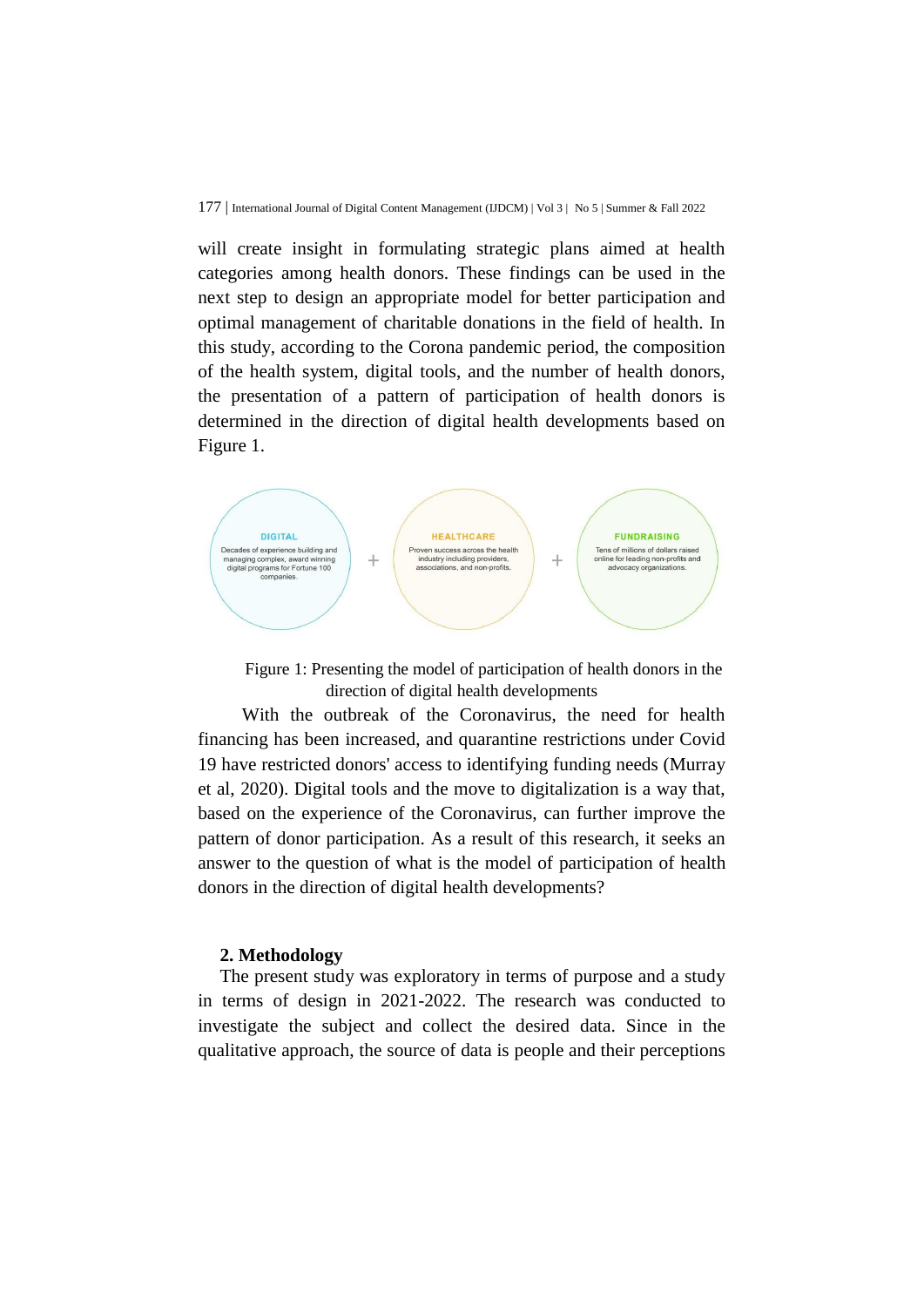and meanings of events, the interview method was used to collect the required data and the content analysis method was used to analyze the data, extract the results and present the model. The analysis of the theme reveals important information about the data and research questions. It is a repetitive and distinctive feature in the text that the researcher shows a special understanding and experience about research questions. Beginning and after identifying meaningful propositions related to the research topic is coded.

Participants included: academic and organizational experts (who are also active in government organizations) and were identified and selected using purposive sampling. With this process, 47 elites, experts, and donors of Fars province were interviewed. All of them had at least 5 years of work experience. The number of people interviewed in this research project was 47. These people had bachelor's, master's, and doctoral degrees.

#### **3. Findings**

In this study, in order to identify the dimensions of management of health donors from the elite, the technique of interview content analysis has been used. Experts and managers with executive experience in the health sector and health charities were invited to work in Fars province. In the first part, the demographic information of these people is discussed and then the content analysis and coding steps are stated. 68% of respondents are male and 32% of them are female. The education of the respondents and participants in this study is stated. The percentage of people who have a bachelor's degree is 40.5 percent, MA degree is 40.5 percent and Ph.D. is 19 percent. There are three age categories: 17% were 31 to 40 years, 53% were 41 to 50 years, and 30% were 51 years and above.

| Category    |        | Frequency | Percent |
|-------------|--------|-----------|---------|
| Gender      | Man    |           |         |
|             | Female |           |         |
| Educational |        |           |         |

Table 1: Demographic characteristics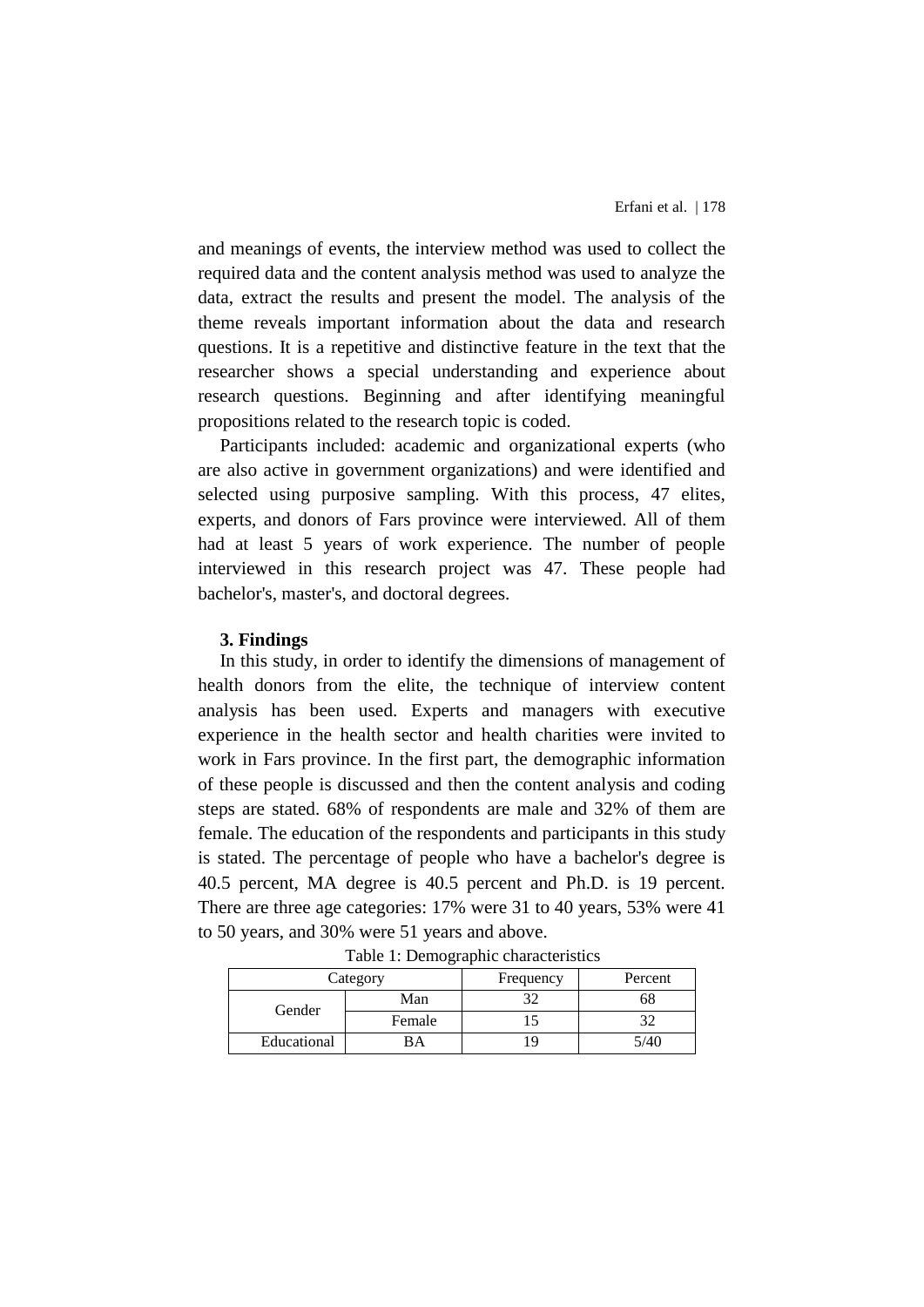| degree | <b>MA</b>               | 19 | 5/40 |
|--------|-------------------------|----|------|
|        | P.H.D                   | 9  | 19   |
|        | Age 31 to<br>40 years   | 8  | 17   |
| Age    | Age 41 to<br>50 years   | 25 | 53   |
|        | 51 and over<br>51 years | 14 | 30   |

179 | International Journal of Digital Content Management (IJDCM) | Vol 3 | No 5 | Summer & Fall 2022

*3.1. What is the component of participation of health donors in the direction of digital health developments?*

For the researcher to become familiar with the depth and breadth of the content of the data, it is necessary to immerse oneself in them to some extent. Immersion in data usually involves "repetitive retrieval of data" and active reading of data (i.e., searching for meanings and patterns).

Step 2. Creating the initial code: The second step begins when the researcher has read the data and is familiar with it. This step involves creating the initial code of the data. Codes introduce a feature of data that the analyst finds interesting. The coded data are different from the units of analysis (themes). Encoding can be done manually or through software programs. In this study, coding was done in software. At this stage of the research, each of the interview manuscripts was written by the researcher, which is shown in Table 2:

| No.                      | Key points and repetitive                                    |  |  |
|--------------------------|--------------------------------------------------------------|--|--|
|                          | Planning and determining digital strategy in the             |  |  |
|                          | management of health donors                                  |  |  |
| $\mathcal{L}$            | Education and interaction with education in the field of     |  |  |
|                          | public awareness and assistance in health research           |  |  |
| $\mathcal{R}$            | Paying attention to culture and creating a culture of health |  |  |
|                          | More attention to prevention, given that less attention has  |  |  |
|                          | been paid to treatment and equipment in this area.           |  |  |
| $\overline{\phantom{0}}$ | Continuous communication of officials with donors and        |  |  |

Table 2: Introduction step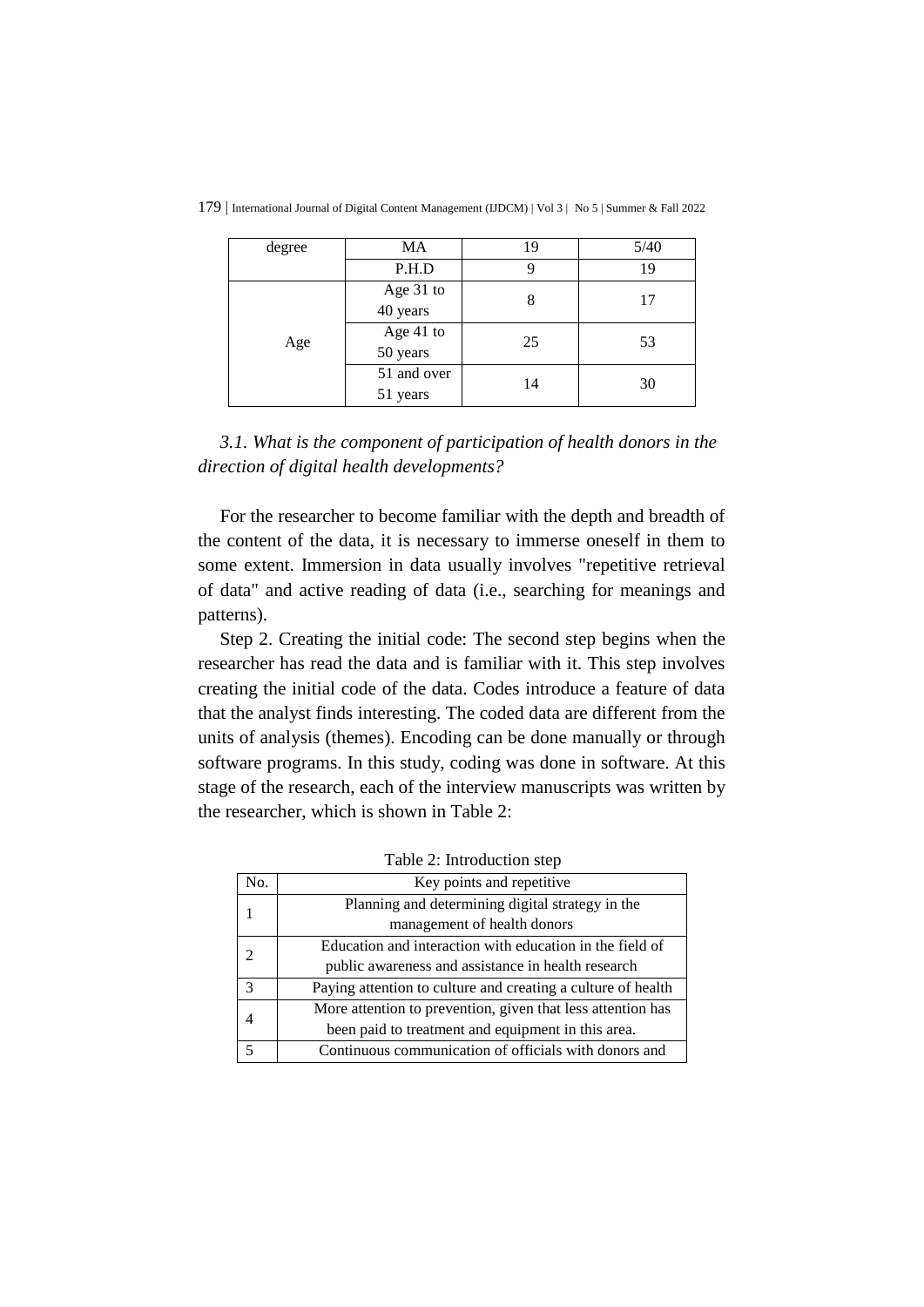| holding consulting and strategic meetings                   |  |  |
|-------------------------------------------------------------|--|--|
| Identify deprived and underprivileged areas to introduce to |  |  |
| health donors                                               |  |  |
| Provide facilities and help to donors                       |  |  |
| Planning for financial resources and their uses             |  |  |
| Facilitate instructions and rules                           |  |  |

Finally, through axial coding, 4 categories (main category), 8 indicators (sub-category), and 51 primary codes were obtained. Sample indicators of interviews are presented through thematic analysis.

| Inclusive                                                         | Constructive                                         | <b>Basic</b>              |                                                                                                                                                                                                                                                                                                                                                                                                                                                                                                                                                                                                                                                                    |
|-------------------------------------------------------------------|------------------------------------------------------|---------------------------|--------------------------------------------------------------------------------------------------------------------------------------------------------------------------------------------------------------------------------------------------------------------------------------------------------------------------------------------------------------------------------------------------------------------------------------------------------------------------------------------------------------------------------------------------------------------------------------------------------------------------------------------------------------------|
| theme                                                             | theme                                                | theme                     |                                                                                                                                                                                                                                                                                                                                                                                                                                                                                                                                                                                                                                                                    |
| Managing the participation of donors in the digital health system | Strategies and policies of donors in the digital age | Codified plan and roadmap | Initial code<br>Selecting appropriate methods and<br>methods of operation and correct timing<br>of project implementation based on digital<br>goals and perspectives<br>Creating a written plan and roadmap<br>to guide health donors<br>Empowering insurers, especially rural<br>insurers, by using the capacity of donors<br>Explain the goals of the Health Donors<br>Association<br>The city council can assist the charity<br>by providing land to build a convalescent<br>home<br>The Donors' Association is practically<br>a tool in the hands of the government that<br>seeks to provide services to the people<br>and reduce the burden on the government |
|                                                                   |                                                      |                           | by setting priorities and attracting donors.                                                                                                                                                                                                                                                                                                                                                                                                                                                                                                                                                                                                                       |
|                                                                   |                                                      |                           | Planning for the proper use of public                                                                                                                                                                                                                                                                                                                                                                                                                                                                                                                                                                                                                              |
|                                                                   |                                                      |                           | assistance and participation and direct this                                                                                                                                                                                                                                                                                                                                                                                                                                                                                                                                                                                                                       |
|                                                                   |                                                      |                           | assistance to national health priorities.                                                                                                                                                                                                                                                                                                                                                                                                                                                                                                                                                                                                                          |
|                                                                   |                                                      |                           | Approaches related to medical                                                                                                                                                                                                                                                                                                                                                                                                                                                                                                                                                                                                                                      |
|                                                                   |                                                      |                           | universities                                                                                                                                                                                                                                                                                                                                                                                                                                                                                                                                                                                                                                                       |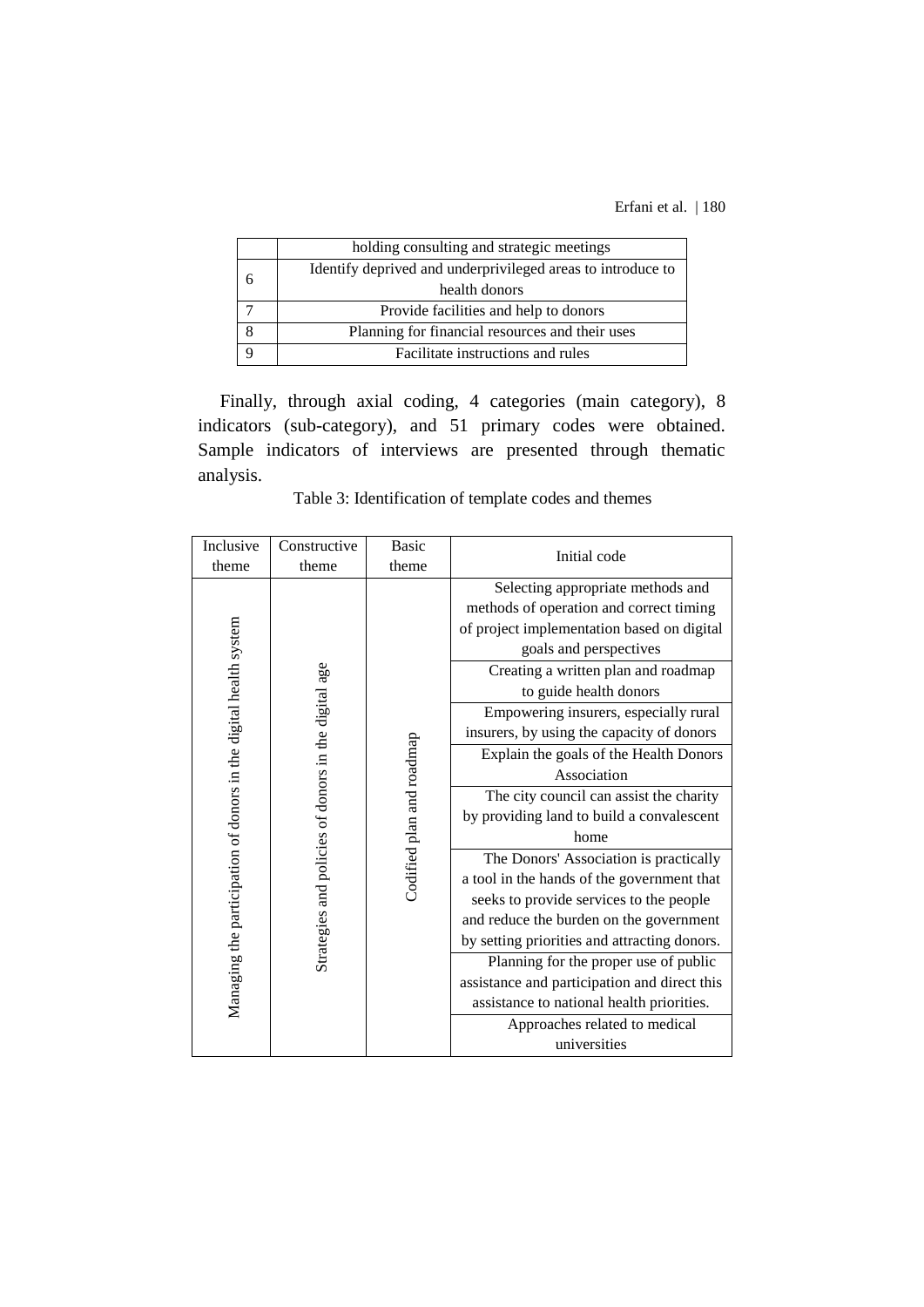|                          |                             |                               | Holding charitable meetings                                                                     |
|--------------------------|-----------------------------|-------------------------------|-------------------------------------------------------------------------------------------------|
|                          |                             |                               | Having a cohesive organization is                                                               |
|                          |                             |                               | essential to managing, attracting, and                                                          |
|                          |                             |                               | guiding donors in all areas of health.                                                          |
|                          |                             | Interacting                   | Inter-organizational communication                                                              |
|                          |                             | with                          | Participating in policy making                                                                  |
|                          |                             | donors in                     | Establishing a systematic system to                                                             |
|                          |                             | policy                        | meet the needs of the health sector is                                                          |
|                          |                             | making                        | essential.                                                                                      |
|                          |                             |                               | Paying attention to the wishes and                                                              |
|                          |                             |                               | suggestions of health donors and applying                                                       |
|                          |                             |                               | their experiences and suggestions                                                               |
|                          |                             |                               | Communication with donors,                                                                      |
|                          |                             |                               | transparency of reports                                                                         |
|                          |                             | Providing                     | Creating facilities for donors and not                                                          |
|                          |                             | legal                         | receiving duties and taxes from donors.                                                         |
|                          |                             | facilities                    | The law should provide justice and                                                              |
|                          |                             | to donors                     | equality for all charities.                                                                     |
|                          | Terms and Conditions        | easing<br>rules for<br>donors | Authorities should review the rules to<br>streamline charitable affairs and remove<br>barriers. |
|                          |                             |                               |                                                                                                 |
|                          |                             |                               | Identify organizations, institutions,                                                           |
|                          |                             |                               | bodies, and nuclei interested in non-profit                                                     |
|                          |                             |                               | affairs                                                                                         |
|                          |                             |                               | Efforts to identify donors inside and                                                           |
|                          |                             |                               | outside the country and use their potential                                                     |
|                          |                             |                               | and establish a database of donors with                                                         |
|                          |                             |                               | the possible media                                                                              |
| h, education and culture | Donating helps to promote a |                               |                                                                                                 |
|                          |                             |                               | community culture that will definitely                                                          |
|                          |                             | g a culture for health        | reduce health problems.                                                                         |
|                          |                             |                               | Creating a culture of health behaviors                                                          |
|                          | Researc                     | Creati                        | by donors for people based on content                                                           |
|                          |                             |                               | production                                                                                      |
|                          |                             |                               | Relationship between health donors<br>and education for culture and scientific                  |
|                          |                             |                               | and practical education in the field of                                                         |
|                          |                             |                               | health.                                                                                         |
|                          |                             |                               |                                                                                                 |

### 181 | International Journal of Digital Content Management (IJDCM) | Vol 3 | No 5 | Summer & Fall 2022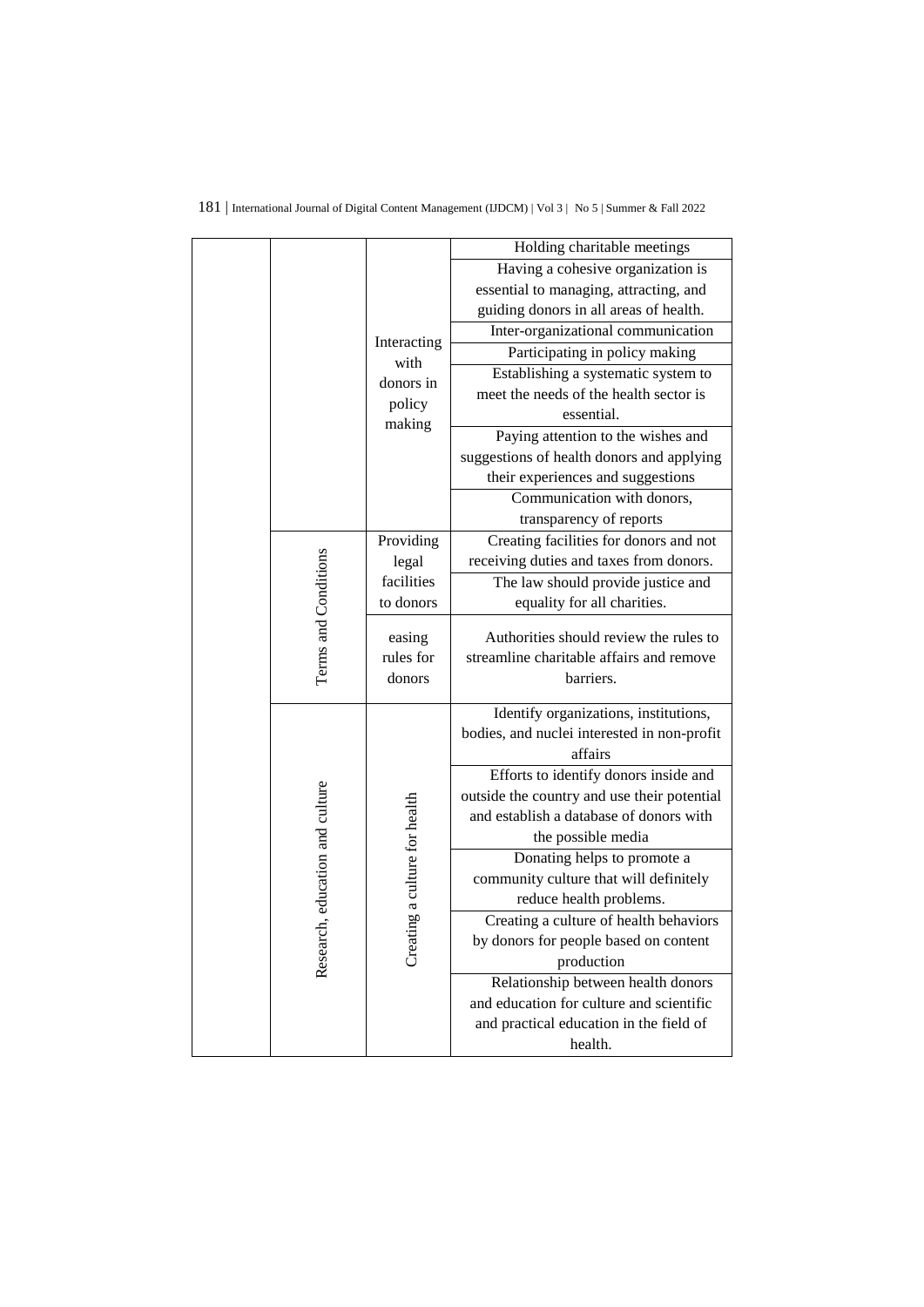|  |                           |                                                    | The need to create a culture and             |
|--|---------------------------|----------------------------------------------------|----------------------------------------------|
|  |                           |                                                    | inform the public through the financial      |
|  |                           |                                                    | and intellectual resources of health donors  |
|  |                           |                                                    | is more effective than spending huge sums    |
|  |                           |                                                    | to build hospitals and equip medical and     |
|  |                           |                                                    | health centers.                              |
|  |                           |                                                    | Therapeutic and research priorities          |
|  |                           |                                                    | Research is recognized as an essential       |
|  |                           |                                                    | element for performing surgery.              |
|  |                           |                                                    | Use of financial resources in the field      |
|  |                           |                                                    | of research                                  |
|  |                           |                                                    | Contribute to the education and culture      |
|  |                           |                                                    | of the people for their safety and health    |
|  |                           |                                                    | Institutionalizing the cause of helping      |
|  |                           |                                                    | and benevolence in the general public and    |
|  |                           |                                                    | the principle of interaction and             |
|  |                           |                                                    | cooperation with charity in health           |
|  |                           | Helping with health education                      | Familiarizing donors with the current        |
|  |                           |                                                    | situation and the extent of deprivation      |
|  |                           |                                                    | plays a key role in attracting and           |
|  |                           |                                                    | managing donors                              |
|  |                           |                                                    | Providing advice to charitable people        |
|  |                           |                                                    | in health, medical and                       |
|  |                           |                                                    | Charity hospitals                            |
|  |                           |                                                    | charity organizations                        |
|  |                           |                                                    | Collaborate with donors over a period        |
|  | ces and expenses<br>Finar | resources in priority sectors<br>Cost of financial | of time                                      |
|  |                           |                                                    | Use of charitable funds                      |
|  |                           |                                                    | Monitoring and medical equipment             |
|  |                           |                                                    | Methods of attracting financial              |
|  |                           |                                                    | resources                                    |
|  |                           |                                                    | How to spend financial resources;            |
|  |                           |                                                    | Physical development of health care          |
|  |                           |                                                    | organizations, supply of equipment and       |
|  |                           |                                                    | consumables of health care organizations,    |
|  |                           |                                                    | payment of salaries, etc.                    |
|  |                           |                                                    | Necessary control and supervision            |
|  |                           |                                                    | over activities, plans, and projects related |
|  |                           |                                                    | to the field of health in terms of quality   |
|  |                           |                                                    | and quantity                                 |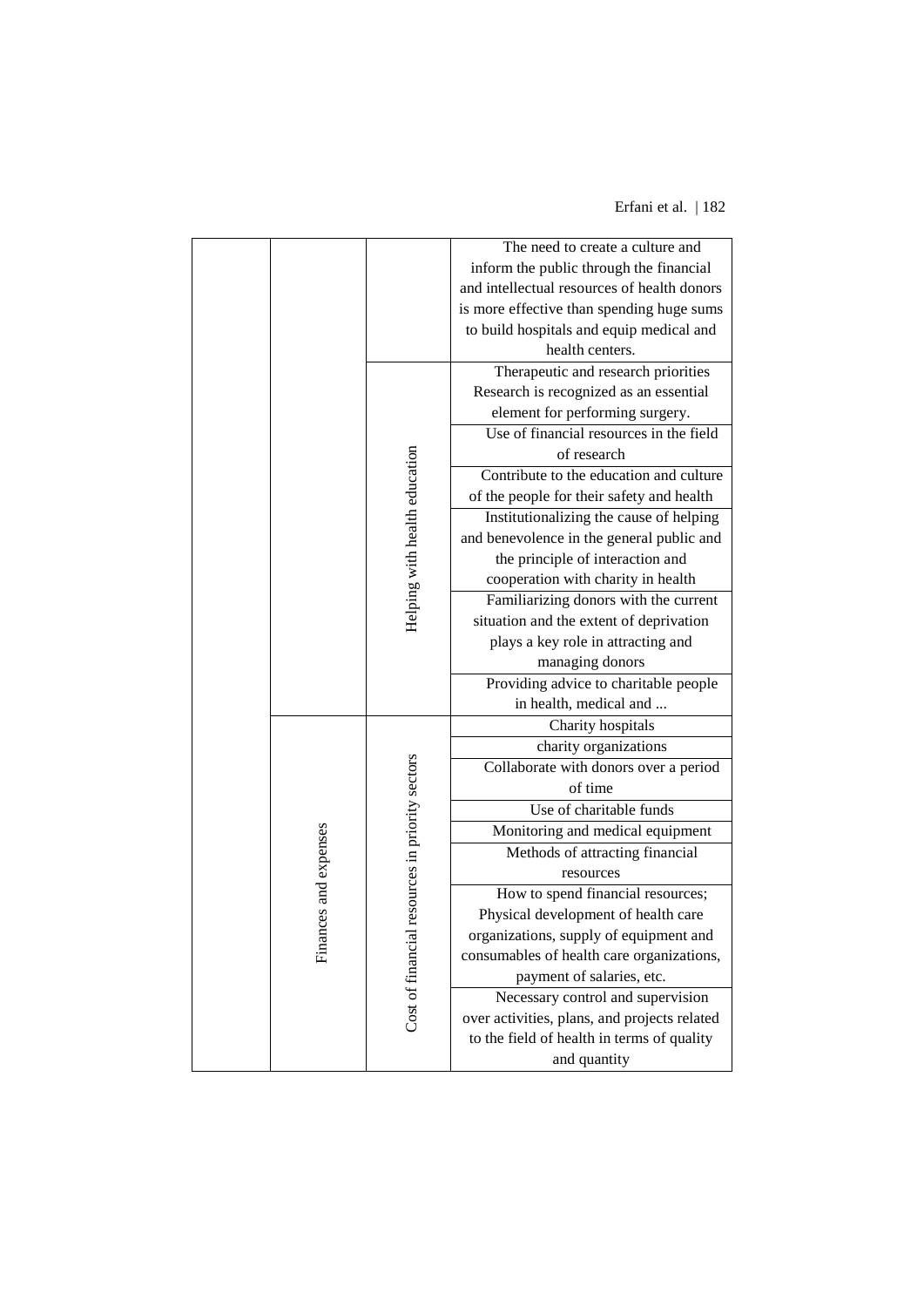|                                                             | The role of health donors in social and      |
|-------------------------------------------------------------|----------------------------------------------|
|                                                             | health insurance                             |
|                                                             | More attention to low-income and             |
|                                                             | remote areas by officials and donors         |
|                                                             | Assistance to donors by universities         |
|                                                             | and government agencies to advance their     |
|                                                             | activities                                   |
|                                                             | Cooperation and interaction of other         |
|                                                             | devices with donors and avoiding stoning     |
|                                                             | in donors' activities                        |
|                                                             | Using the experiences of donors and          |
|                                                             | their previous actions                       |
|                                                             | Media advertisements to attract good         |
|                                                             | even from abroad                             |
|                                                             | More attention of health donors to           |
|                                                             | prescribing hospitals and medical centers    |
|                                                             | Directing donors to less privileged          |
|                                                             | areas                                        |
| in the prevention department in proportion to the treatment | The goal should not be to attract            |
|                                                             | credit, but to motivate donors directly by   |
|                                                             | entering the field of health and increase    |
|                                                             | management of financial resources.           |
|                                                             | Empowering insurers, especially rural        |
|                                                             | insurers, by using the capacity of donors.   |
|                                                             | Prevention of many diseases requires         |
|                                                             | the creation of sports and recreational      |
|                                                             | spaces so that society can act successfully  |
|                                                             | in the discussion of prevention with a       |
|                                                             | sense of calm and increased activity and     |
|                                                             | mobility.                                    |
|                                                             | Following up on some treatments and          |
|                                                             | providing the required medical equipment     |
|                                                             | is terrifying; In the meantime, many         |
|                                                             | patients need help. (Helping people and      |
| Š                                                           | patients directly)                           |
|                                                             | The Donors' Association is practically       |
|                                                             | a tool in the hands of the government that   |
|                                                             | seeks to provide services to the people      |
|                                                             | and reduce the burden on the government      |
|                                                             | by setting priorities and attracting donors. |

### 183 | International Journal of Digital Content Management (IJDCM) | Vol 3 | No 5 | Summer & Fall 2022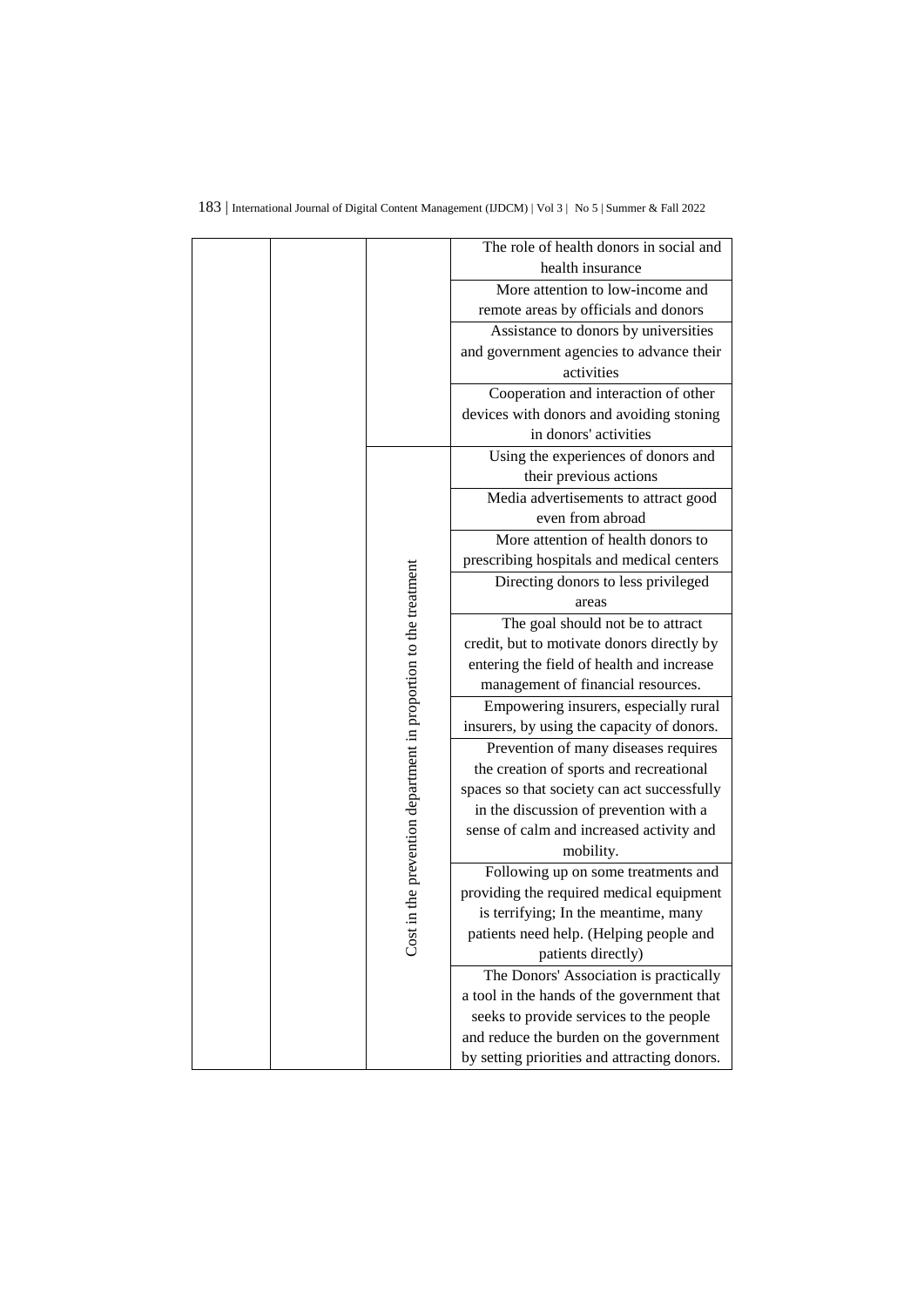|  |  | (Donors are empowering the government) |
|--|--|----------------------------------------|
|  |  | and serving the people)                |
|  |  |                                        |

After reviewing and analyzing the texts using the theme analysis method and going through six steps, the sub-main and main themes are obtained according to the table.



#### Figure 2: Coding process in content analysis

Based on the above figure, the research model consisted of a comprehensive theme, 4 organizing themes and 8 basic themes. Four quantitative criteria have been used to examine validity, transferability, verifiability, and reliability: Holstey coefficient, P-Scott coefficient, Kappa Cohen index, and Kerpindorff alpha. The correlation of the experts' point of view with the calculation of the Holsti coefficient (PAO) or "percentage of observed agreement" is 0.830, which is a significant amount. According to the drawbacks of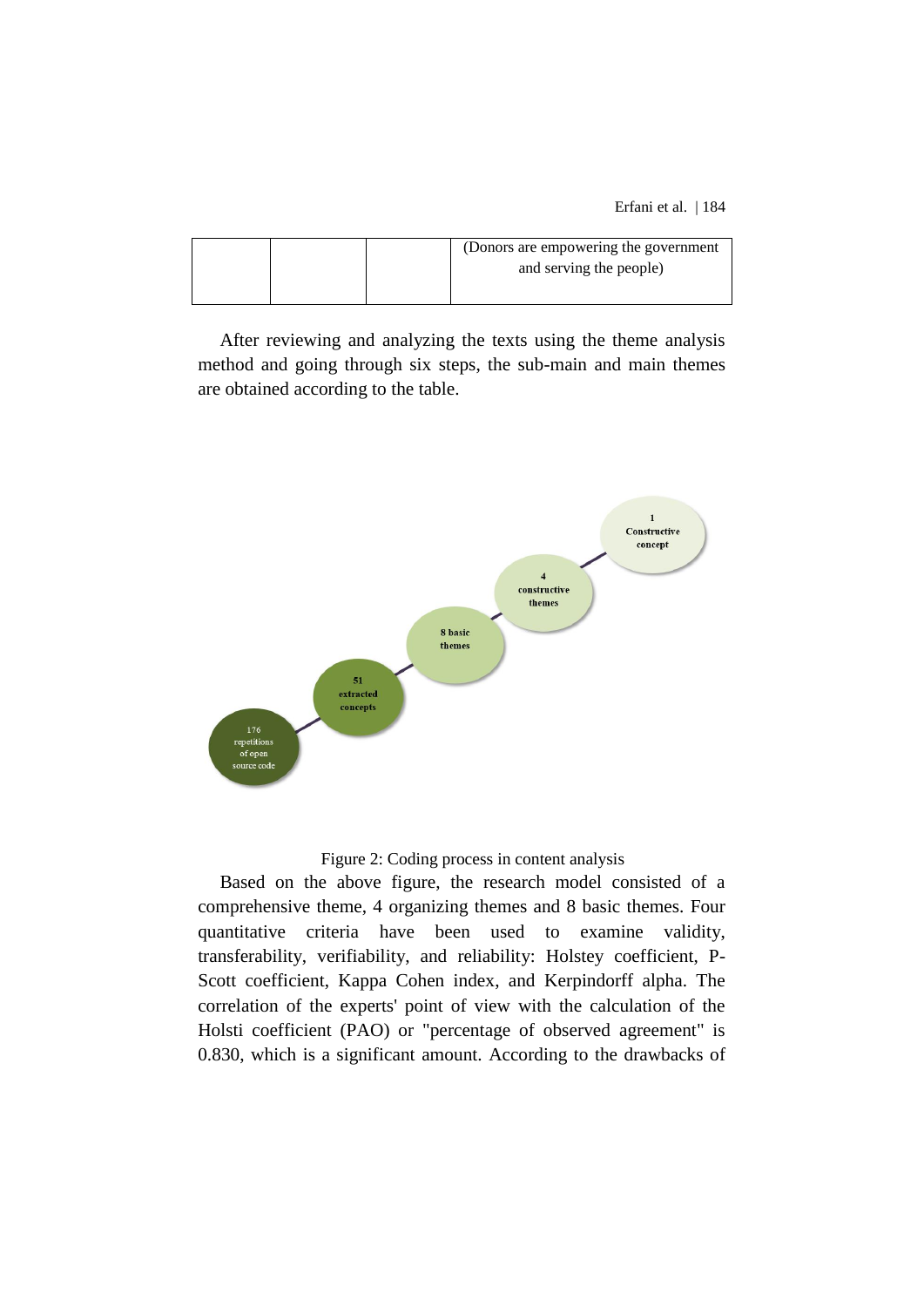the Holstey method, the P-Scott index has also been calculated, the amount of which is 0.73. The fourth indicator for assessing the validity of qualitative research is the Kappa Cohen index. Kappa Cohen index in this study is 0.73. Finally, Kerpindroff alpha has been used and its amount in this study is estimated to be 0.88.

## *3.2.what is the model of participation of health donors in the direction of digital health developments?*

Based on the factors identified in the qualitative analysis, an initial pattern has been identified in relation to the participation of health donors in Fars province. This model is based on 4 structured themes and 8 basic themes. Figure 4 shows this model.



Figure 3: The proposed model of participation of health donors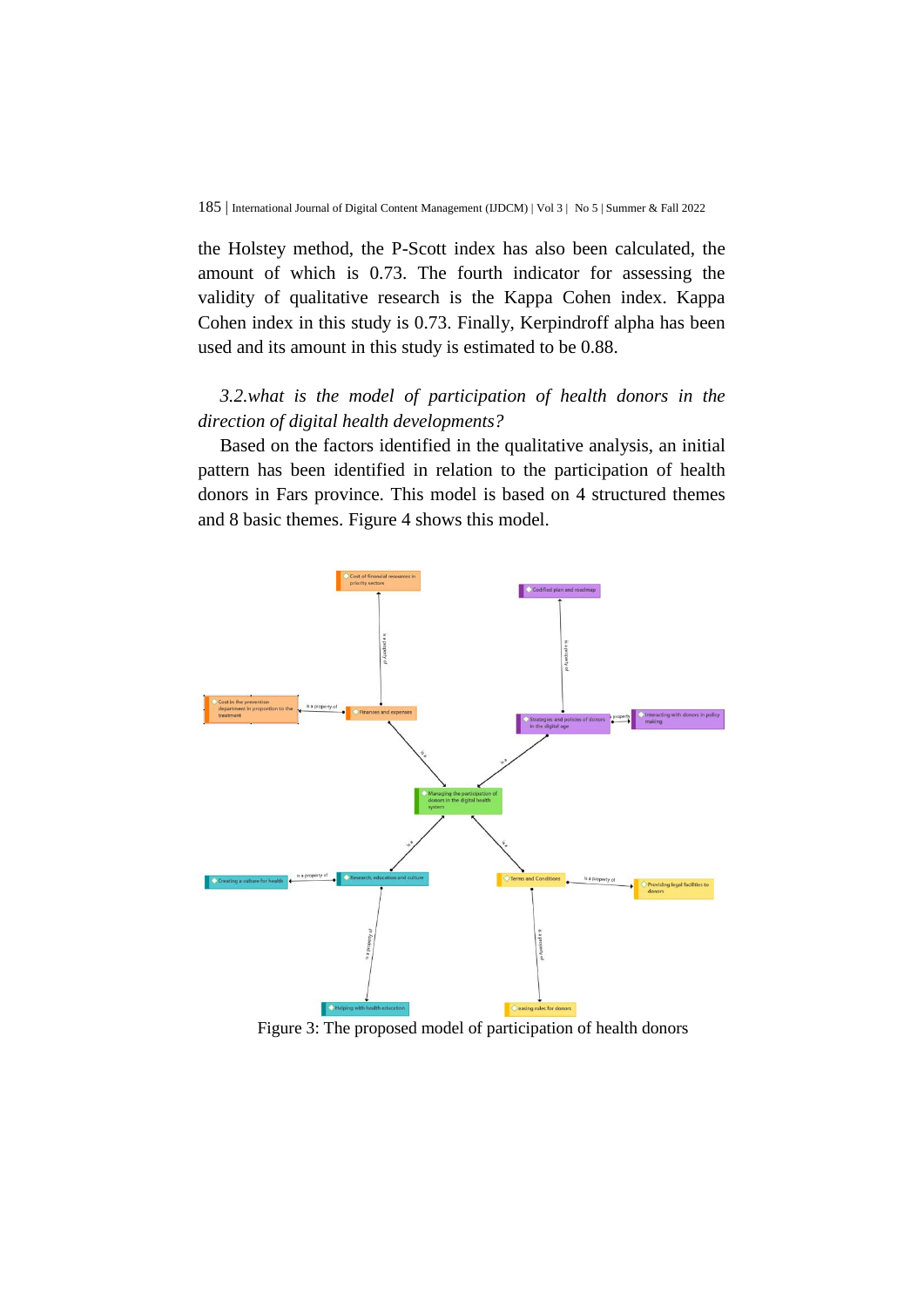#### **4. Conclusion**

Over the past decade, there has been an unprecedented shift in demand for health data and recognition of the value of data to improve health outcomes for people in low- and middle-income countries. To meet this demand, developing countries began to develop and improve their national data systems. Increasingly, data previously locked into paper systems are now available electronically for distribution and analysis at all levels, a growing set of global digital health public goods is available, and the capacity of humanity in low- and middleincome countries for managing digital tools allows countries to think more ambitiously about how to use data.

These advances are more significant given the high degree of fragmentation, duplication, and inefficiency that characterize many digital health systems in developing countries. We are now at a turning point where significant progress in improving health, economic and gender equality, and achieving sustainable development goals requires greater coordination among donors who fund digital systems (Kishore et al, 2020).

The investment approach to health means the government's active efforts to control people's health through positive economic and social change. Investing in health was initially identified as one of the five priorities of the 1997 Jakarta Health Promotion Conference Declaration, and increasing investment in health required a sincere multi-sectoral effort. The investment approach to health seeks a new form of partnership (Morton et al, 2021). Because in today's complex world, action to promote health cannot be done alone in the health sector (Sarbadhikari et al, 2020). Such an action requires the creation of a strong alliance between the health sector and other active sectors to achieve a just and sustainable social and economic development based on the designed model, creating strategy and planning, education and culture in this field, ease of laws and regulations as well as financial resource planning play an important role in managing the participation of health donors. With clear planning of health programs, donors see the clarity of decisions (König et al, 2021). Examine the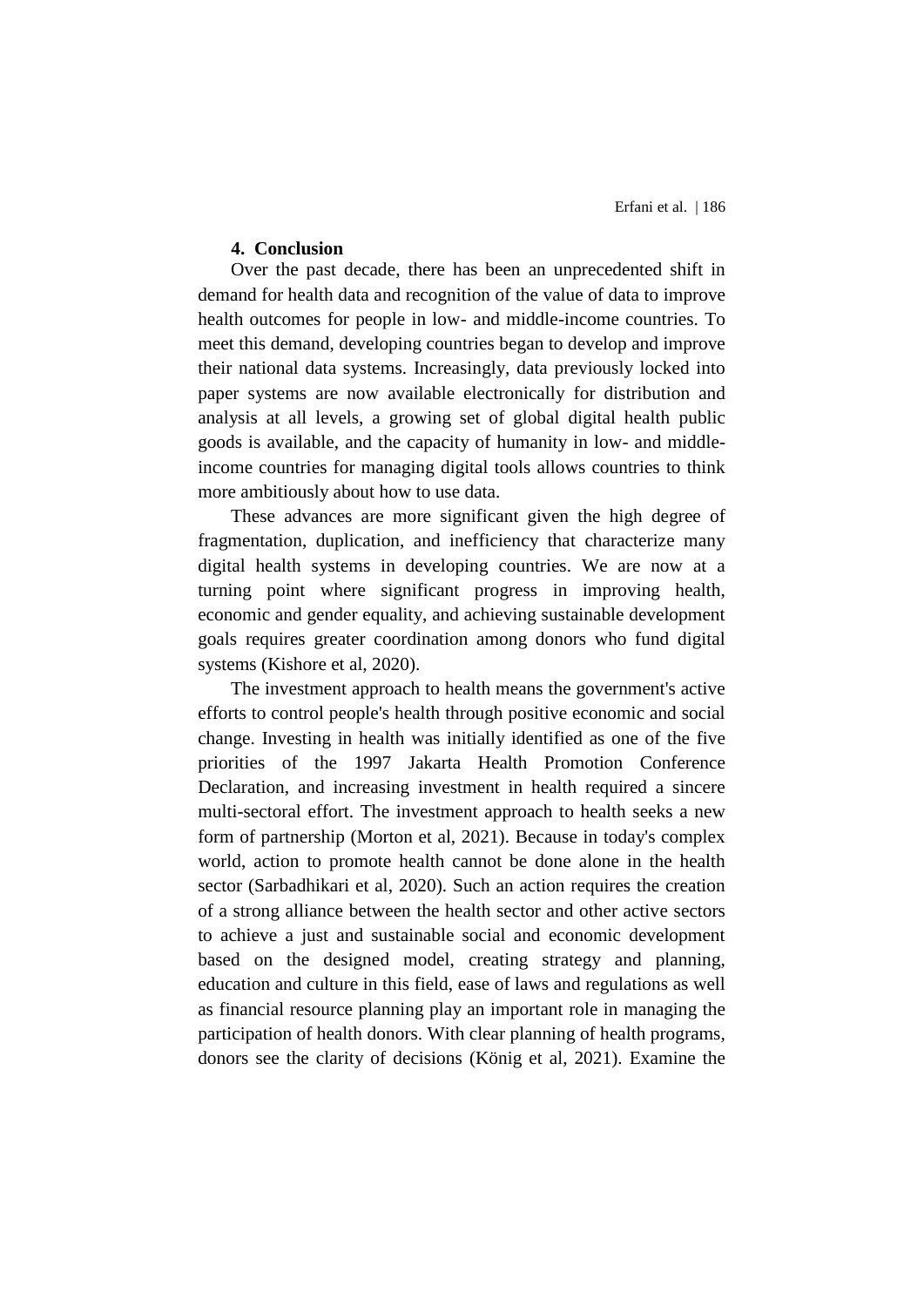part that needs financing and equipment completion. Because the quality of plans and programs, the effectiveness and efficiency of strategies, and the quality of results are all subject to the decisions made by donors.

Given that cooperation is excellent in any model and type, the importance of the participation of health donors according to the decision-making basis of donors, choosing the type and method of participation in the effectiveness of these partnerships is essential. So with the right planning and strategy, donors incorporate new ideas and new methods into their decisions.

Based on the results, 51 codes were identified. These 51 codes were divided into 8 categories of primary content. These 8 themes are codified plan and roadmap, interaction with donors in policy-making, providing legal facilities to donors, streamlining laws for donors, helping with health education, creating a culture for health, spending financial resources The priority areas are the cost in the prevention department in proportion to the treatment.

Mossadegh Rad et al. (2019) has shown that donors in the Iranian health system provide health services in physical, mental, and social dimensions at the levels of prevention, treatment, and empowerment services. Donors directly provide a variety of health services and nondonors are directly involved in providing support services such as the construction and repair of hospitals and health centers and the repair of medical equipment, so they are consistent with the results of the present question.

Iran is one of the most benefactor countries in the world. Attracting the audience to accompany them in health charitable activities is very important. With the advancement of technology and the creation of social networks and the use of information technology, the possibility of communicating with the audience has greatly increased. In this situation, it is much easier to communicate with charities than in the past, and most of the time there is no need for the physical presence of charities and audiences in health charities. But diminishing the physical presence of audiences and charities can make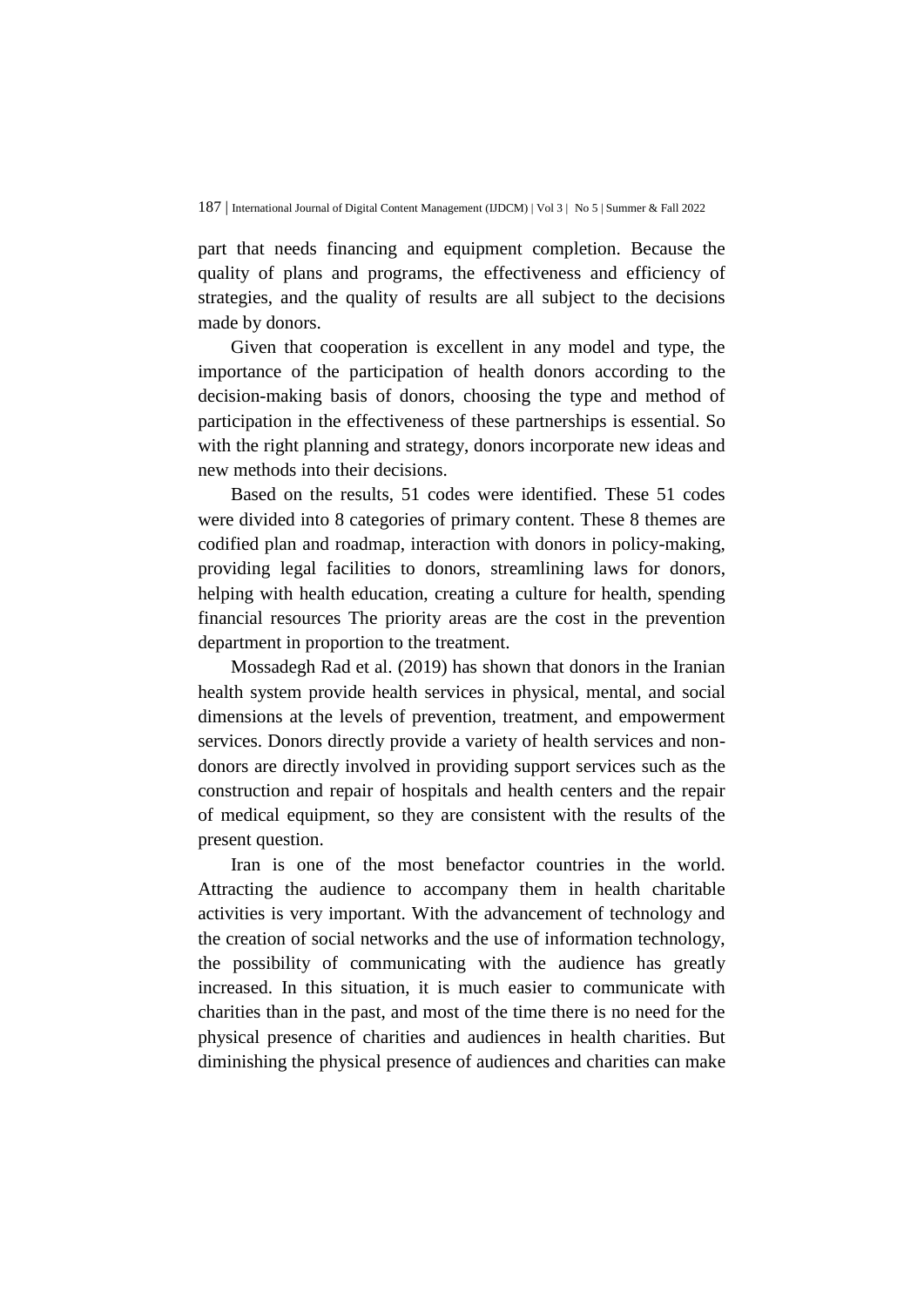health charities face the problem of diminishing the trust of potential and even current audiences. Attracting the right audience at the same time as building trust is important in today's world. The age of communication and technology means the rapid and widespread reception and transmission of messages in the interconnected world, the global village. In this process, advertising, which dates back to ancient times, has a special place for interaction between people and places from the twentieth century onwards. Media is used to communicate (Rossolatos, 2021).

The donor management model can be used to improve health management. Establishment and development of a country's national digital health strategy, policies, and regulatory framework. Strategies include components such as architecture, standards, investment frameworks, privacy, and rigorous operational and regulatory plans. Donor cooperation in Iranian universities of medical sciences and the highest priority is to improve the performance of health management. Increasing popular participation is an important element in good governance in society. Proper management of direct payments and charitable organizations is achieved by identifying the factors that affect it. Based on the four categories of identified factors, the development of non-governmental organizations and charitable organizations leads to the strengthening of social participation in health. In addition to treatment, charitable participation should be strengthened in the areas of prevention and health promotion. Health system policymakers and managers should take steps to strengthen donor participation in the health system. Incentive and support mechanisms are considered useful in this context. There is also a need to create cultural values to strengthen the values, capabilities, needs, and participation mechanisms of donors required by the health care system.

## **5. Discussion**

Financing is very important in health management. The investment approach to health seeks a new form of partnership.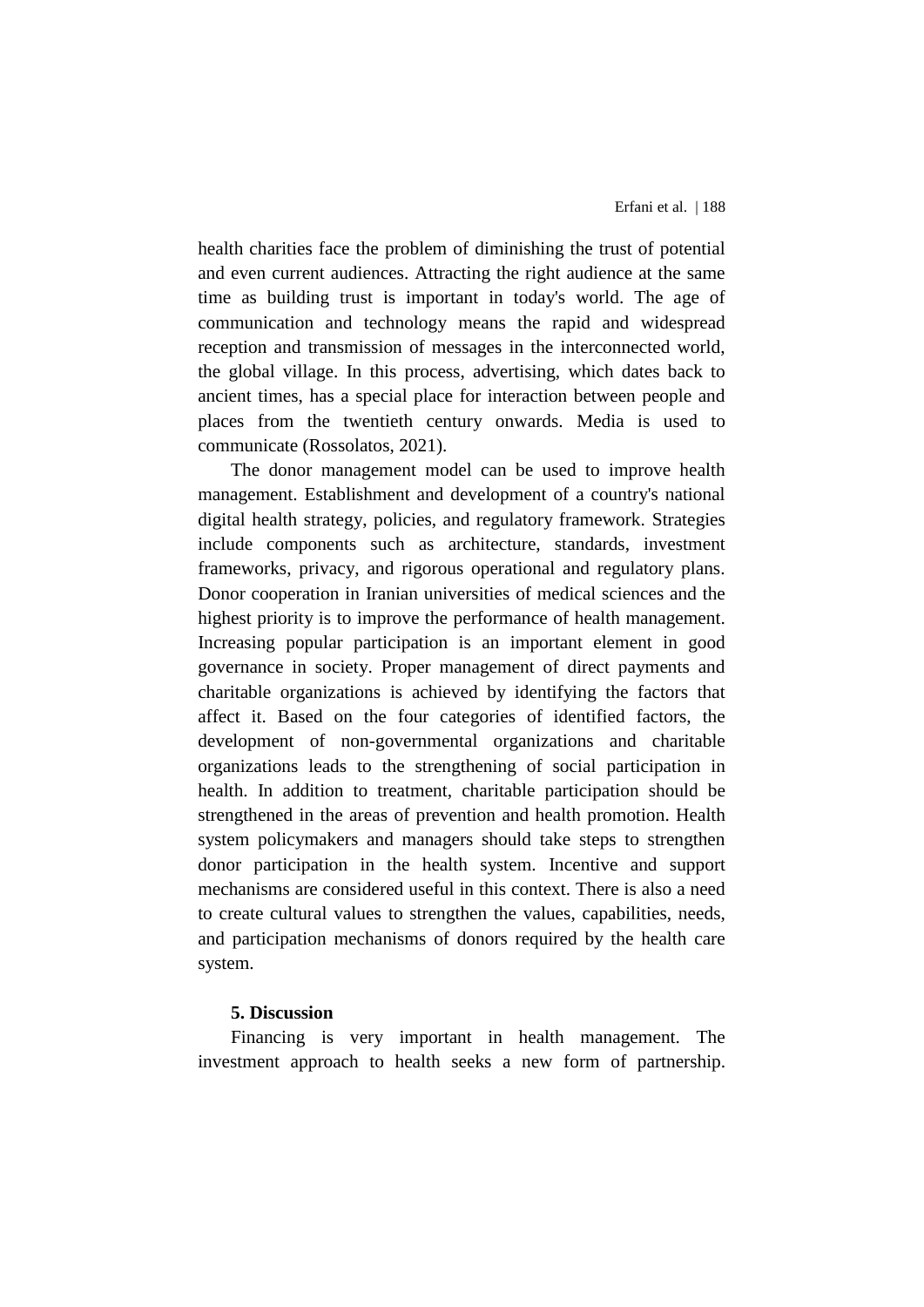Because in today's complex world, health promotion cannot be done alone in the health sector. Such a move requires the creation of a strong alliance between the health sector and other active sectors to achieve a just and sustainable social and economic development. The nonprofit and charitable sectors, as the third-largest economic sector after government and commerce, make a significant contribution to reducing humanitarian problems around the world. Therefore, the proposed model can help decision-makers to organize the participation of donors.

It is imperative for donors to align their investments with the country's digital health strategies that support national health strategies. This is essential to empower countries to pursue an integrated approach to strengthening health systems, increasing and expanding the provision of quality health services, and improving data (and capacity to use it) to improve health outcomes.

If indeed digital health can become scalable, the Open Digital Health initiative may help closing these gaps. Governments are attempting to systematise digital health efforts looking for evidencebased tools that they can recommend to their healthcare providers and subsequently to patients. There is a need to provide digital health tools that facilitate health promotion and disease prevention; however, the efforts are fragmented and they lack central coordination and multidisciplinary guidelines on best practices. What is missing is clear guidance on the standards of the tools, best methods to evaluate the quality of the tools and their effectiveness. The COVID-19 pandemic has further emphasised the need for a flexible and affordable healthcare system with a strong emphasis on prevention and remote healthcare delivery.

#### **Reference**

Agarwal N, Jain P, Pathak R, (2020). Telemedicine in India: a tool for transforming health care in the era of COVID-19 pandemic. *J Educ Health Promot*, 9:190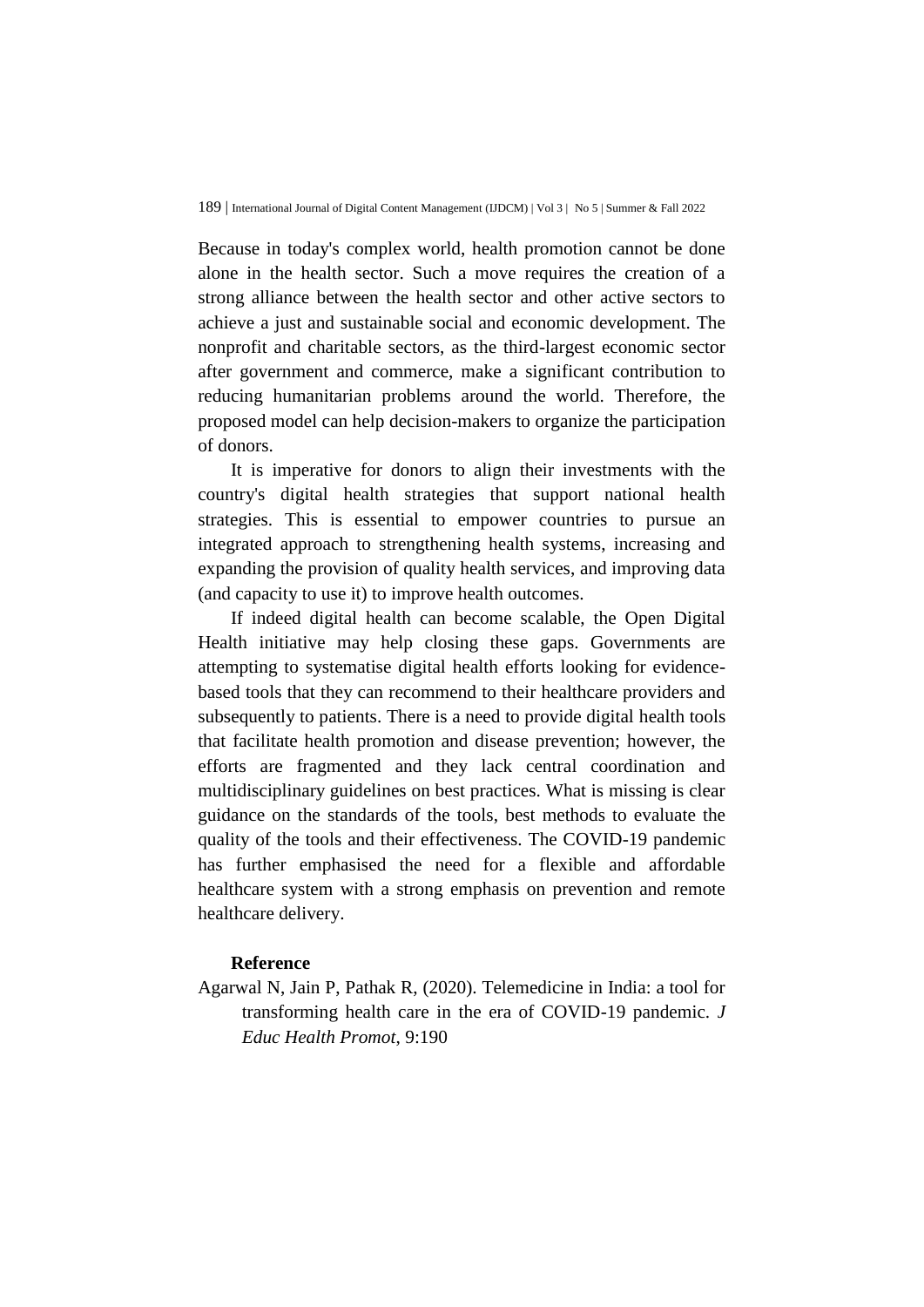- Aghababa S, Maleki M, Gohari M. (2015). Narrative review of studies on charity in health care, Iran. *Hakim Research Journal*, 17(4):329-36
- Braun V, Clarke V, (2006). Using thematic analysis in psychology. Qualitative research in psychology. Qualitative Research in Psychology, 3:77-101
- Brennan, J., A. McElligott and N. Power (2016).National Health Mod els and the Adoption of EHealth and EPrescribing in Primary Ca re New Evidence from Europe*. Journal of Innovation in Health Informatics*, Vol. 22/4, pp. 399.
- Daher M. (2001). Overview of the world health report 2000 health systems: improving performance. J Med Liban, 49(1): 22-4
- Digital Health Strategy (2018), A coherent and trustworthy network fo r all: Digital Health Strategy 20182022, Ministry of Health, Min istry of Finance, Danish Regions, Local Governmnet Denmark,
- Epstein, D. (2019), Range: Why Generalists Triumph in a Specialized World, Riverhead Books, New York.
- Farnia M, (2000). The study of charity hospitals management in Tehran. [PhD Thesis]. Tehran, Iran: Tehran Azad University.
- Fridsma, D. (2018). Health informatics; a required skill for 21st century clinicians. BMJ, Vol. 362, p. k3034
- Harbour C, Hermpstone, H. Brasington, A. Agha, S. (2021). How Donors Can Collaborate to Improve Reach, Quality, and Impact in Social and Behavior Change for Health. Global Health: Science and Practice, 9: 245-255
- Harris A, Thoresen C. (2005). Volunteering is associated with delayed mortality in older people: Analysis of the Longitudinal Study of Aging. Journal of Health Psychology, 10: 739-52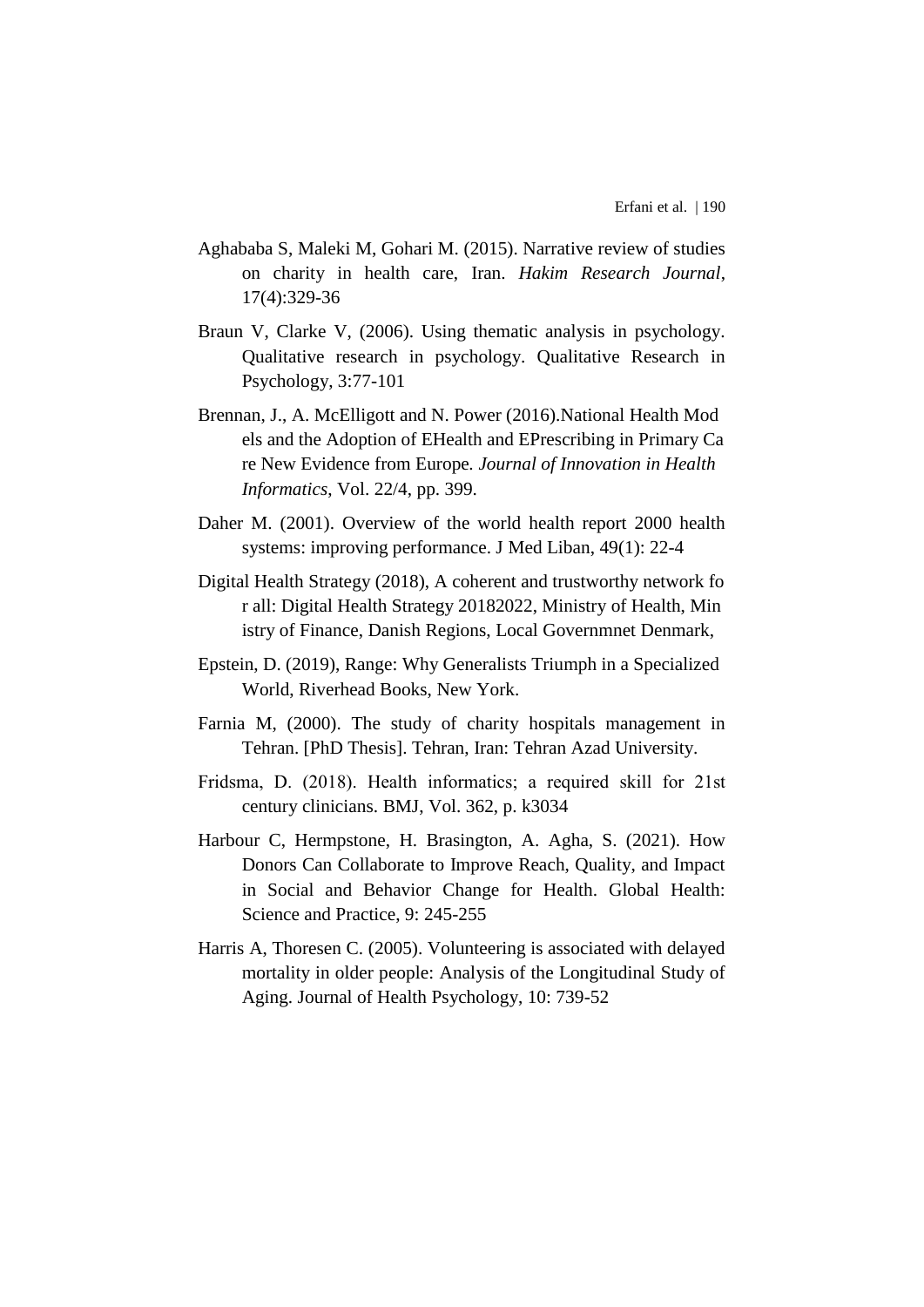- Hassan M, Wedig G, Morrisey M, (2000). Charity care by non-profit hospitals: the price of tax-exempt debt. *International Journal of the Economics of Business*, 7(1): 47-62.
- Jackson E, (1995). Volunteering and Charitable Giving: Do Religious and Associational Ties Promote Helping Behavior? Nonprofit and voluntary sector, 24: 59-78
- Jamali M. (2018). The NGOs handbook. Barta Publication:Tehran.
- Jeffrey B, Walters CE, Ainslie KEC, (2020). Anonymised and aggregated crowd level mobility data from mobile phones suggests that initial compliance with COVID-19 social distancing interventions was high and geographically consistent across the UK. Wellcome Open Res 5:170.
- Kishore N, Kiang MV, Engø-Monsen K, (2020). Measuring mobility to monitor travel and physical distancing interventions: a common framework for mobile phone data analysis. Lancet Digit Health, 2: e622–8
- Lacey A, Luff D, (2001). Trent focus for research and development in primary health care: an introduction to qualitative analysis. Trent Focus.
- Meier S, Stutzer A, (2008). Is volunteering rewarding in itself? *Economica*.75:39-59.
- Mesbahimoghadam GH, Kavand M, Esmailigivi HR. (2009). A Modeling of WAQF development financing by issuing manfa'ah securities. Journal of Economic Essays, 5(10): 69-92.
- Mosadeghrad AM, (2015). Essentials of healthcare organization and management. 1st Edition, Dibagran Tehran: Tehran.
- Mosadeghrad AM.(2014). Patient choice of a hospital: Implications for health policy and management, International Journal of Health Care Quality Assurance. 27: 152-164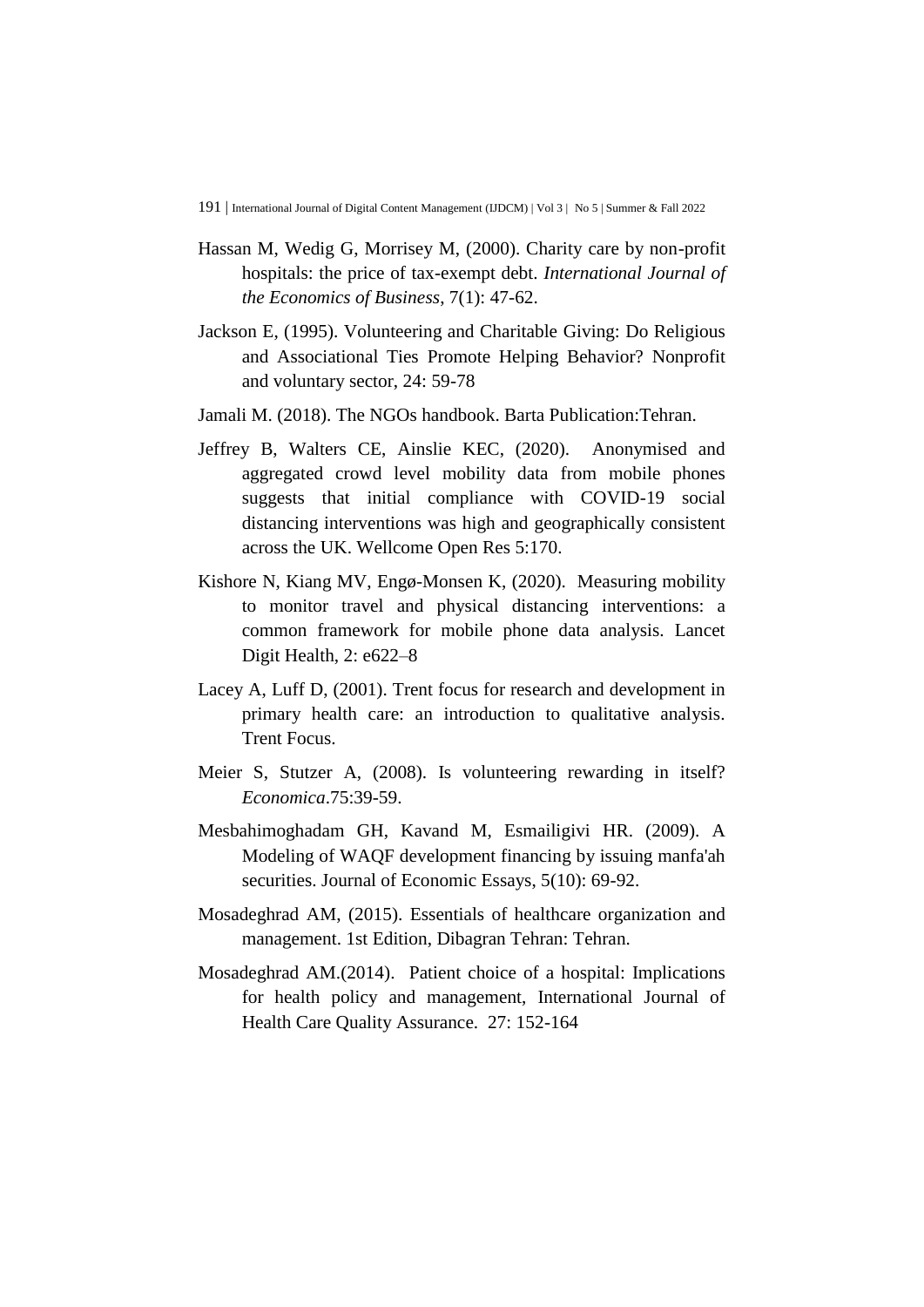- Murray SG, Wachter RM, Cucina RJ. (2020). Discrimination by artificial intelligence in a commercial electronic health record a case study. Health Affairs Blog, 10
- Musick M.A, Wilson J, (2003). Volunteering and depression: The role of psychological and social resources in different age groups. *Social Science & Medicine*. 56: 259-269
- Nasiripour AA, Tofighi SH, Farhadi F, (2007). Designing an administrative model for Iranian charity hospitals. *Iran J Nurs*, 20(50): 2007-71.
- Rossolatos, G. (2021). A brand storytelling approach to Covid-19's terrorealization: Cartographing the narrative space of a global pandemic. *Journal of Destination Marketing & Management*,  $18: 10-20$
- Sarbadhikari SN, Pradhan KB. (2020). The need for developing TechnologyEnabled, safe, and ethical workforce for healthcare delivery. *Saf Health Work*. 11:533–6.
- Sedighi Arfai F, (2012). Endowment of Injuries, Challenges and Solutions. *Proceedings of the National Conference on Endowment (with emphasis on higher education)*, Kashan University, 619-624
- Shadpour K, (2006). Health sector reform in Islamic Republic of Iran. *Hakim*, 9(3): 1-18.
- Sood, H. and B. Keogh (2017).Chief clinical information officers: Clnical leadership for a digital age. *BMJ*, Vol. 358, p. 3295
- Thoits P.A, (2001). Hewitt N, Volunteer work and well-being. *Journal of Health and Social Behavior*, 42: 115-131
- Thompson, C. (2014), Smarter Than You Think: How Technology Is Changing Our Minds for the better, Penguin Publishing Group.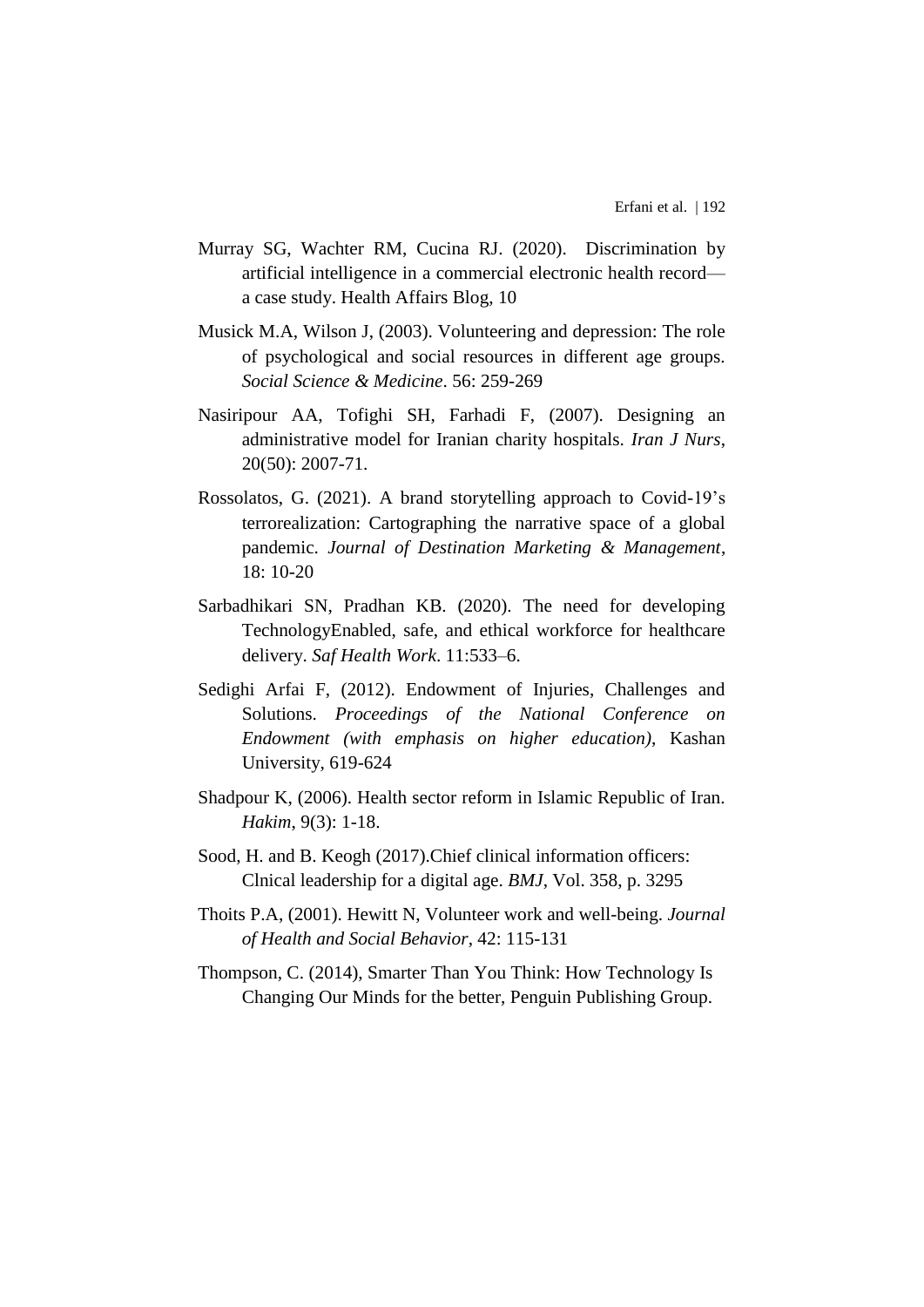- Tourani S, Amiresmaili M, Maleki M, Hadian M. (2009). An interview survey on health priority setting practice in Iran. *Research Journal of Biological Sciences*, 4(11): 1193-201.
- Kwasnicka, D. Keller, J. OlgaP. Et al. (2022). Open Digital Health accelerating transparent and scalable health promotion and treatment*, Health Psychology Review*.
- Zegers, C. M., Witteveen, A., Schulte, M. H., Henrich, J. F., Vermeij, A., Klever, B., & Dekker, A. (2021). Mind your data: Privacy and legal matters in eHealth. *JMIR Formative Research*, 5(3), e17456
- König, L. M., Attig, C., Franke, T., & Renner, B. (2021). Barriers to and facilitators for using nutrition apps: Systematic review and conceptual framework. *JMIR MHealth and UHealth*, 9(6), e20037
- Morton, K., Ainsworth, B., Miller, S., Rice, C., Bostock, J., Denison-Day, J., Towler, L., Groot, J., Moore, M., Willcox, M., Chadborn, T., Amlot, R., Gold, N., Little, P., & Yardley, L. (2021). Adapting behavioral interventions for a changing public health context: A worked example of implementing a digital intervention during a global pandemic using rapid optimisation methods. *Frontiers in Public Health*, 9, 668197
- Turner, P., Kushniruk, A., & Nohr, C. (2017). Are We There Yet? Human Factors Knowledge and Health Information Technology–the Challenges of Implementation and Impact. *Yearbook of Medical Informatics*, *26*(01), 84-91.
- Vision of charitable organization of Iran's health system. (2006). Proceeding of the 1st international conference vision of charitable organization of Iran's health system, 4: 24-5.
- World Health Organization. (2007). Everybody's business- strengthening health systems to improve health outcomes: WHO's framework for action.